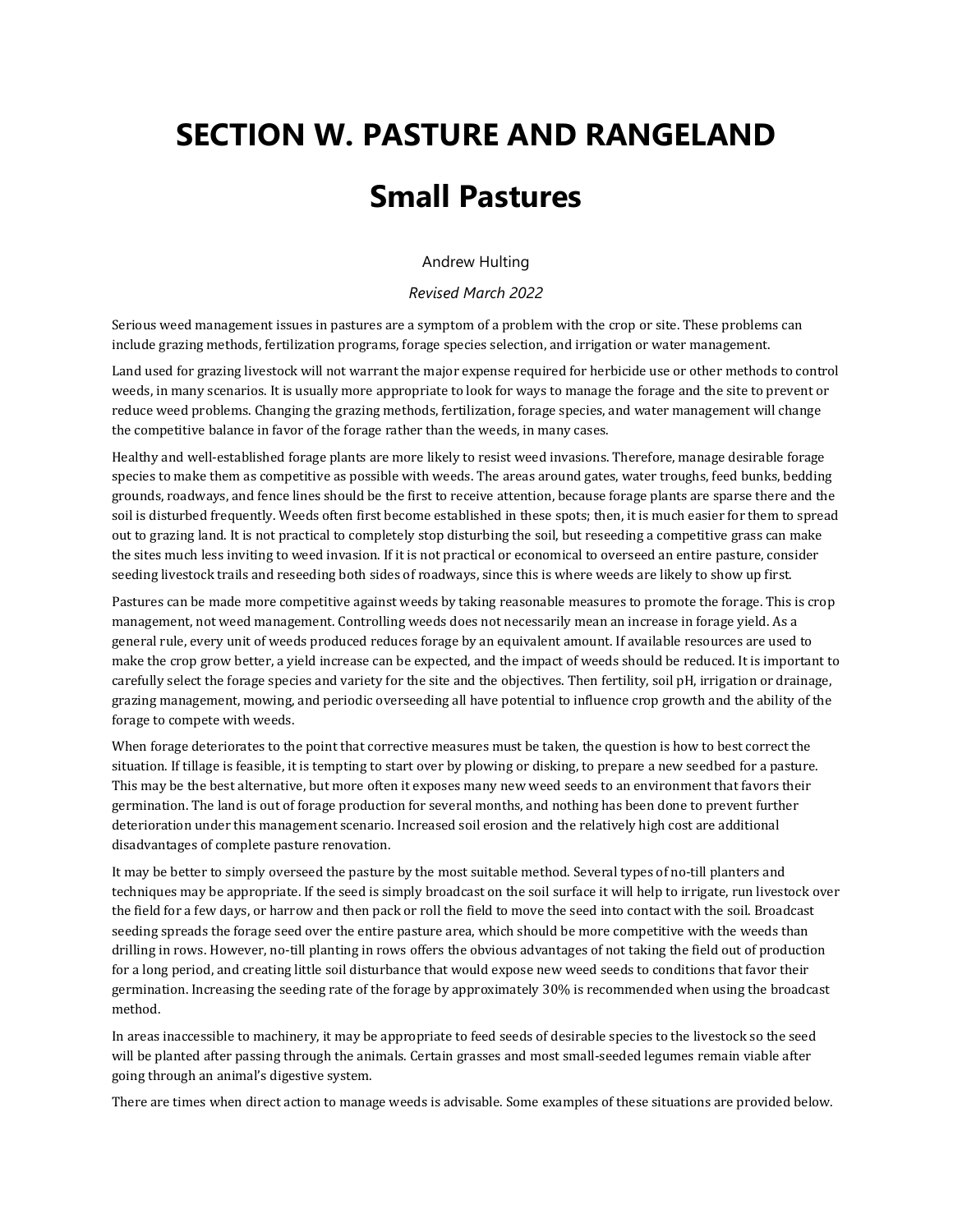- 1. Weeds that are new to a farm or property and few in number should be controlled with a shovel, herbicide, or other appropriate method, before populations become well-established.
- *2.* Poisonous plants can cause unacceptable livestock losses. Implement control programs in grazing areas that are small enough and accessible. Fencing might be appropriate in serious cases, but herbicides or shovels are good tools if plants are widespread and relatively few. Poisonous plants frequently are the first to appear in spring. Delay introducing livestock into these areas until adequate forage is available, then do not overgraze. For more information on pasture management and poisonous plants, access the Oregon State University Small Farms website: *http://smallfarms.oregonstate.edu*
- 3. Certain perennial weeds—such as Himalayan blackberry, Canada thistle, leafy spurge, field bindweed, and quackgrass—cannot be discouraged by competition from vigorous forage plants. Herbicides, physical removal, or tillage are common control methods for these species, but consider grazing different livestock, such as goats or sheep, which may provide effective control.
- 4. If weeds have become so dense and the forage species so thin that the site is unprofitable, using herbicides or tillage may be the best management option. This should be done only when necessary.

When attempting to reduce weeds in small pastures, direct management and resources to promote growth of forage species so they will be better able to compete with the weeds. This concept is helpful in correcting certain weed problems and in slowing or preventing invasion of new weed species. Careful use of herbicides can be a useful tool for forage management. In terms of overall importance, livestock management follows closely behind management of the forage sites. The best chemical for forage production is probably fertilizer.

When herbicide use is justified, being able to buy products in the small quantities needed can be a problem. Do not buy more product than needed for the current year, when possible, because secure storage of the extra herbicide will be needed.

Below is a partial listing of some of the herbicide products available to effectively manage weeds in small pastures. This list changes continuously and herbicide brand names come and go; always refer to the active ingredients in this list when purchasing a product to apply to your pasture.

# **Management to Reduce Weed Problems**

# **2,4-D (several products)**

**Rate** 0.7 to 2 lb ae/A, depending on weed species and size

**Time** Depends on target weeds. Apply to grass pastures when annual and biennial broadleaf weeds are small and actively growing, and established perennials are at bud stage, unless indicated otherwise on the label.

**Remarks** Controls many broadleaf weeds. The smaller the annual weeds, the easier they are to control. Spray biennial species in the seedling to rosette stage, before flower stalks are apparent. Spray perennial weeds while still seedlings (coming from seed), or wait until bud stage of growth.

**Caution** Do not allow drift to desirable vegetation. Do not apply to newly seeded areas until grass is well established. Many forbs (desirable broadleaf plants) can be seriously injured or killed. Do not graze lactating dairy cattle in treated areas for 7 days after application. Preharvest interval is 30 days for hay. Do not permit animals being finished for slaughter to graze treated fields within 3 days of slaughter.

**Site of action** Group 4: synthetic auxin

**Chemical family** Phenoxy acetic acid

# **aminopyralid (Milestone Specialty Herbicide)**

**Rate** 0.049 to 0.108 lb ae/A (3 to 7 fl oz/A)

**Time** Apply to actively growing broadleaf weeds. Consult label for application rates for specific weeds.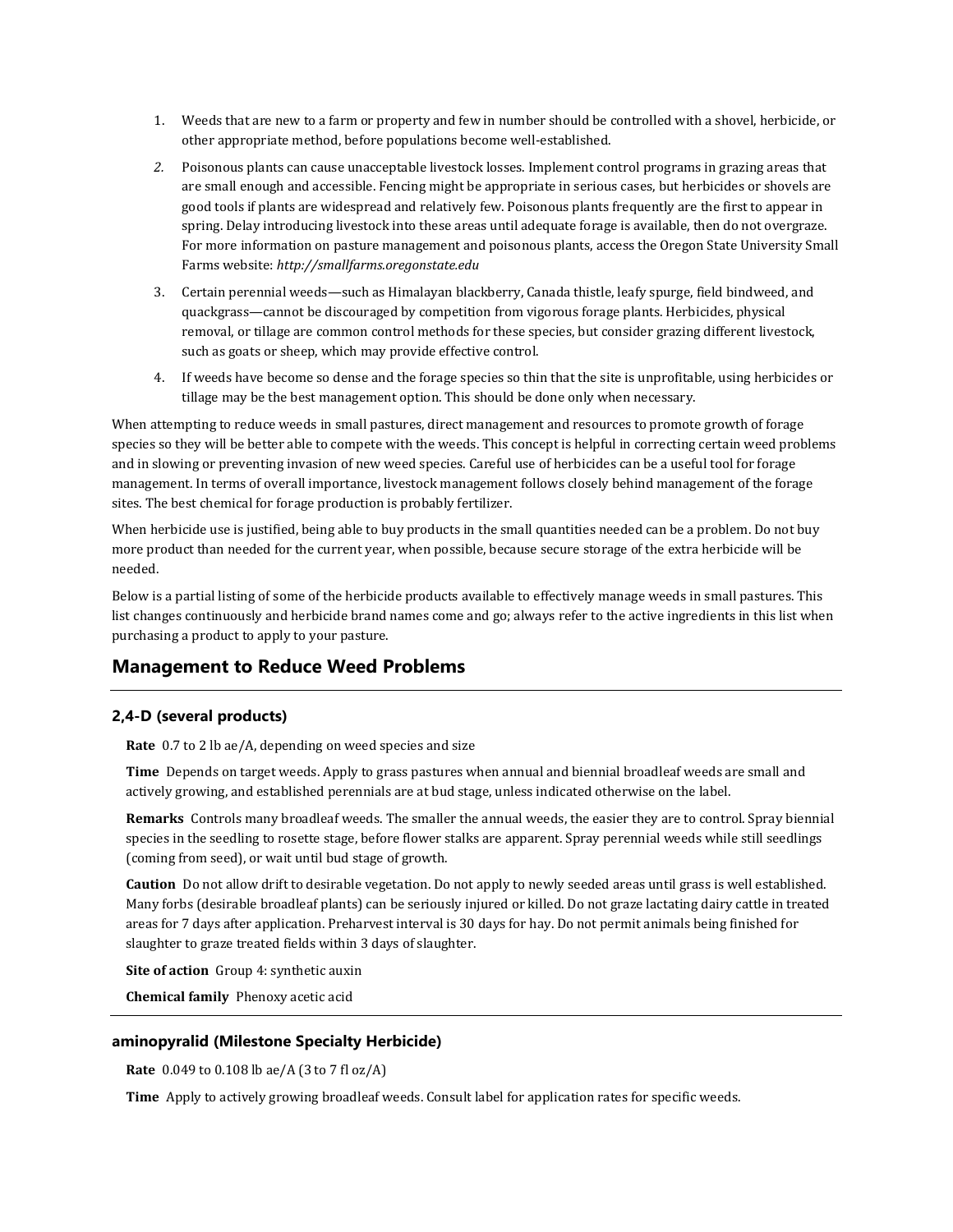**Remarks** A nonionic surfactant at 1 to 2 quarts/100 gal of spray enhances control under adverse environmental conditions. Controls several broadleaf weeds. Application rate depends on weed species and stage of growth. Follow main label and supplemental label restrictions for grazing, forage and manure management.

**Caution** Do not let spray drift onto desirable vegetation. Many forbs (desirable broadleaf plants) can be seriously injured or killed. Do not use treated plant residues for compost. Do not exceed 7 fl oz/A Milestone per year.

**Site of action** Group 4: synthetic auxin

**Chemical family** Pyridine

#### **aminopyralid + metsulfuron (Chaparral Specialty Herbicide)**

**Rate** 0.049 to 0.108 lb ae/A aminopyralid + 0.0089 to 0.019 lb ai/A metsulfuron (1.5 to 3.3 oz/A)

**Time** Apply to actively growing broadleaf weeds. Consult label for application rates for specific weeds.

**Remarks** A nonionic surfactant applied at 0.25% v/v or crop oil concentrate applied at 1% v/v of spray enhances control under adverse environmental conditions. Chaparral controls many broadleaf weeds. Application rate depends on weed species and stage of growth. Follow main label and supplemental label restrictions for grazing, forage and manure management.

**Caution** Do not let spray drift onto desirable vegetation; many forbs (desirable broadleaf plants in pastures) will be seriously injured or killed. Do not exceed 3.3 oz/A Chaparral per year. Do not use on grasses grown for seed or on timothy hay or other cool-season grasses grown for hay. Do not overseed pastures with ryegrasses for 4 months following application of Chaparral. Do not use treated plant residues for compost.

**Site of action** Group 4: synthetic auxin; Group 2: acetolactate synthase (ALS) inhibitor

**Chemical family** (aminopyralid) Pyridine; (metsulfuron) Sulfonylurea

#### **aminopyralid + 2,4-D (ForeFront R&P Specialty Herbicide)**

**Rate** 0.06 to 0.108 lb ae/A aminopyralid + 0.5 to 0.87 lb ae/A 2,4-D (1.5 to 2.6 pints/A)

**Time** Apply to actively growing broadleaf weeds. Consult label for application rates for specific weeds.

**Remarks** A nonionic surfactant applied at 0.25% to 0.5% v/v of spray enhances control under adverse environmental conditions. ForeFront R&P controls many broadleaf weeds. Application rate depends on weed species and stage of growth. Follow main label and supplemental label restrictions for grazing, forage and manure management.

**Caution** Do not let spray drift onto desirable vegetation; many forbs (desirable broadleaf plants in pastures) will be seriously injured or killed. Do not exceed the broadcast rate of 2.6 pints/A ForeFront R&P per year. Do not use on grasses grown for seed or grasses grown for hay intended for export. Do not use treated plant residues for compost.

**Site of action** Group 4: synthetic auxins

**Chemical family** (aminopyralid) Pyridine; (2,4-D) Phenoxy acetic acid

#### **aminopyralid + triclopyr (Capstone Herbicide)**

**Rate** 0.05 to 0.075 lb ae/A aminopyralid + 0.5 to 0.75 lb ae/A triclopyr (4 to 6 pints/A)

**Time** Apply to actively growing broadleaf weeds. Consult label for application rates for specific weeds.

**Remarks** A nonionic surfactant applied at 0.25 to 0.5% v/v of spray enhances control under adverse environmental conditions. Capstone controls many broadleaf weeds and woody species. Application rate depends on weed species and stage of growth. Follow detailed supplemental label, preharvest intervals and main label restrictions for grazing, forage and manure management.

**Caution** Do not let spray drift onto desirable vegetation; many forbs (desirable broadleaf plants in pastures) will be seriously injured or killed. Do not use treated plant residues for compost.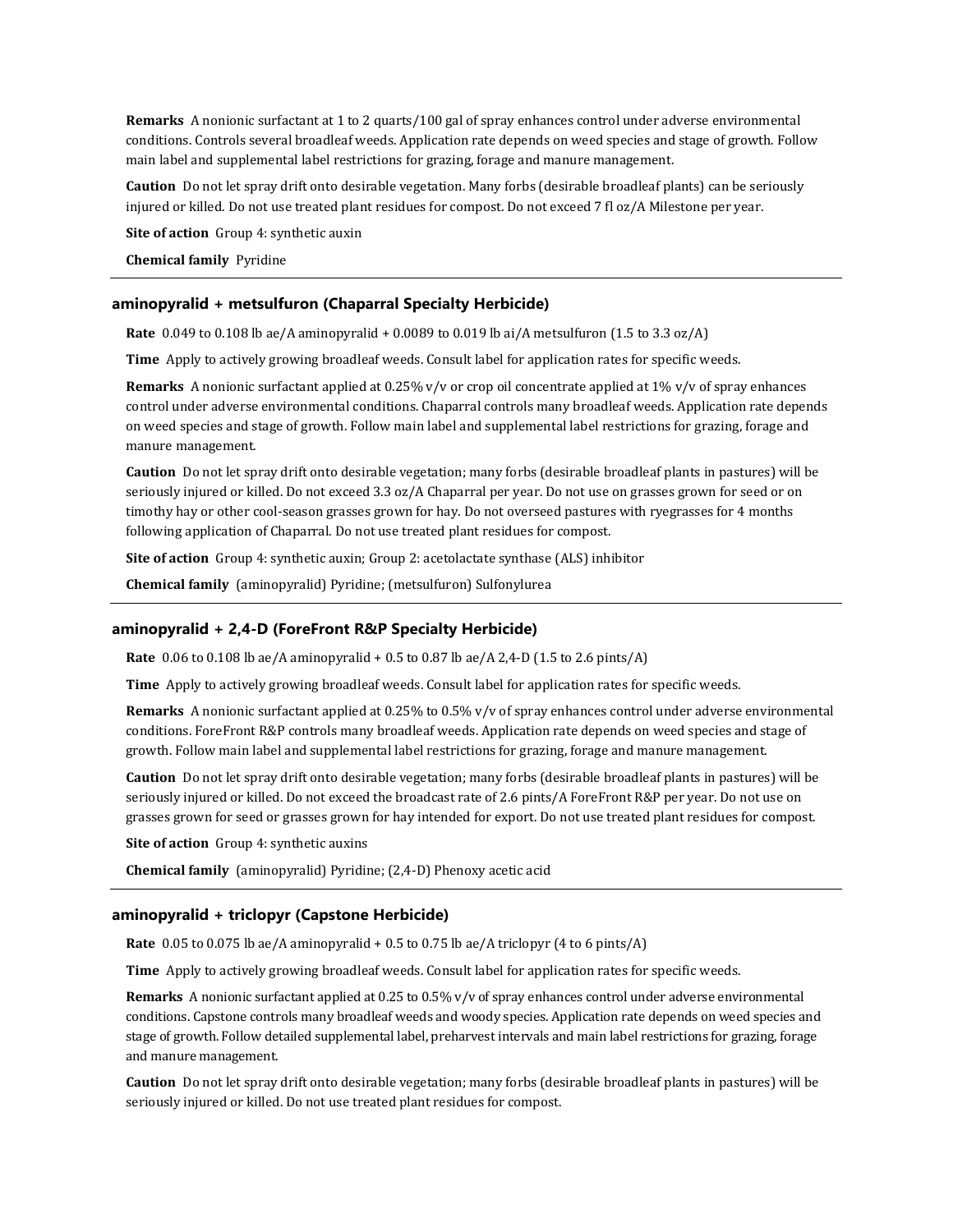**Site of action** Group 4: synthetic auxin

**Chemical family** Pyridines

# **carfentrazone (Aim EC)**

**Rate** 0.0078 to 0.031 lb ai/A (0.5 to 2 fl oz/A Aim EC)

**Time** Apply to seedling grass pastures (at least 5 leaves) or established grass pastures up to the boot growth stage, and when broadleaf weeds are less than 6 inches tall.

**Remarks** The use of a nonionic surfactant, crop oil concentrate, or methylated seed oil is required. A high-quality sprayable liquid nitrogen fertilizer may be used at 2% to 4% v/v or AMS at 2 to 4 lb/A, in addition to the nonionic surfactant, COC, or MSO.

**Caution** There are no feeding or grazing restrictions following applications of Aim. Do not make applications less than 7 days apart or make more than 3 applications per growing season. Do not exceed a total of 5.9 oz/A per growing season.

**Site of action** Group 14: protoporphyrinogen oxidase (PPO) inhibitor

**Chemical family** Triazinone

#### **chlorsulfuron (Telar XP and others)**

**Rate** 0.19 to 1.0 oz ai/A (0.25 to 1.33 oz/A Telar XP)

**Time** Apply preemergence or postemergence to actively growing weeds.

**Remarks** Controls a wide range of broadleaf weeds. For best postemergence application results, apply with a nonionic surfactant. For perennial weed control, the best control occurs when applications are made at the bud to bloom stage or fall rosette growth stage. For annual weeds, apply at the seedling growth stage. There are no grazing restrictions for any livestock, including lactating animals, with application rates of 1 oz ai/A (1.33 oz/A) or less.

**Caution** Do not allow drift to desirable vegetation. Telar XP injures or kills desirable forbs including broadleaf forage species such as clovers and alfalfa. Bluegrass, bromes, orchardgrass and wheatgrasses tolerate rates of 0.25 to 1.0 oz/A. Fescue, bluestems, lovegrasses and wildrye tolerate rates of 0.25 to 0.5 oz/A. In general, apply to only well-established forage grasses. Do not apply more than 1.33 oz/A of Telar XP per year to pastures.

**Site of action** Group 2: acetolactate synthase (ALS) inhibitor

**Chemical family** Sulfonylurea

# **clopyralid + 2,4-D (Curtail)**

**Rate** 0.19 to 0.38 lb ae/A clopyralid + 1 to 2 lb ae/A 2,4-D (2 to 4 quarts/A Curtail)

**Time** Apply to grass pastures when broadleaf weeds are actively growing.

**Remarks** Controls many broadleaf weeds. Application rate depends on weeds to be controlled and density of the infestation. The smaller the annual weeds, the easier they are to control. Spray biennial species in the seedling to rosette stage, and before flower stalks become apparent.

**Caution** Do not allow to drift onto desirable vegetation. Do not apply to newly seeded areas until grass is well established. Many forbs (desirable broadleaf plants, particularly legumes) can be seriously injured or killed. Do not graze lactating dairy cattle in treated areas for 14 days after application. Do not cut for hay within 7 days of application. Wait at least 2 weeks after application to graze animals scheduled for slaughter in 7 days or less. Do not use hay or straw from treated areas for composting or mulching. Note label restrictions on overseeding or reseeding.

**Site of action** (both) Group 4: synthetic auxin

**Chemical family** (clopyralid) pyridine; (2,4-D) phenoxy acetic acid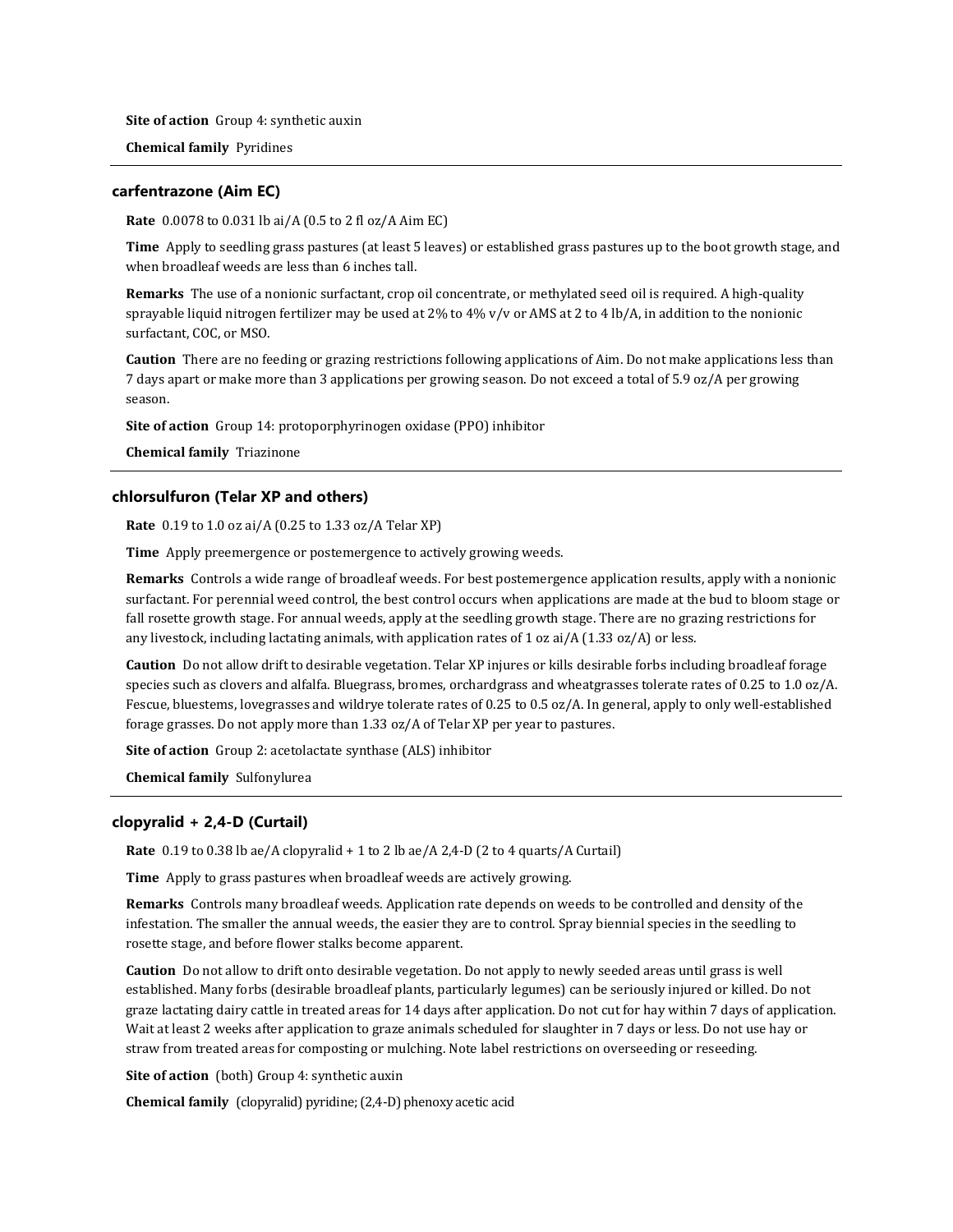#### **dicamba + 2,4-D (Weedmaster, Pasturemaster, or Latigo)**

**Rate** 0.5 to 4 pints/A Weedmaster or Pasturemaster, or 0.33 to 2.5 pints/A Latigo, depending on weed species and size at application

**Time** Depends on target weeds; see label. In general, apply to grass pastures when annual and biennial broadleaf weeds are small and actively growing, and established perennials are at bud stage.

**Remarks** Controls broadleaf weeds. The smaller the annual weeds, the easier they are to control. Spray biennial species in the seedling to rosette stage, before flower stalks are apparent. Unless label indicates otherwise, spray perennial weeds while still seedlings (coming from seed), or wait until bud stage of growth.

**Caution** Do not allow drift to desirable vegetation. Do not apply to newly seeded areas until grass is well established. Many forbs (desirable broadleaf plants) can be seriously injured or killed. For Weedmaster and Latigo, do not graze lactating dairy cattle in treated areas for 7 days after application. Do not cut for hay for lactating dairy animals within 37 days of application. Do not permit animals being finished for slaughter to graze treated fields within 30 days of slaughter. For Pasturemaster, do not graze dairy animals on treated areas until 21 days after application of 1 gal (1 lb ai/A) or 40 days for up to 2 gal (2 lb ai/A). Remove meat animals from treated areas 30 days prior to slaughter. Do not cut grass hay within 51 days of application of 1 gal (1 lb ai/A) or within 70 days for up to 2 gal (2 lb ai/A). Note label restrictions on overseeding or reseeding.

**Site of action** (both) Group 4: synthetic auxin

**Chemical family** (dicamba) benzoic acid; (2,4-D) phenoxy acetic acid

#### **dicamba + diflufenzopyr (Distinct, Overdrive)**

**Rate** 4 to 8 oz/A

**Time** Apply to grass pastures when annual and biennial broadleaf weeds are small and actively growing. Can also be applied in the fall to senesced knapweed species for control the following spring.

**Remarks** Controls broadleaf weeds. The smaller the annual weeds, the easier they are to control. Spray biennial species in the seedling to rosette stage, before flower stalks are apparent.

**Caution** Do not allow drift to desirable vegetation. Do not apply to newly seeded areas until grass is well established. Many forbs (desirable broadleaf plants) and legumes can be seriously injured or killed by applications. Use with a nonionic surfactant or methylated seed oil to maximize weed control efficacy. There are no feeding or grazing restrictions when using these products.

**Site of action** (dicamba) Group 4: synthetic auxin: (diflufenzopyr) Group 19; auxin transport

**Chemical family** (dicamba) benzoic acid; (diflufenzopyr) semicarbazone

#### **dicamba + halosulfuron (Yukon)**

**Rate** 4 to 8 oz/A

**Time** Apply to grass pastures when annual and biennial broadleaf weeds and yellow nutsedge are small and actively growing.

**Remarks** Controls broadleaf weeds and yellow nutsedge. The smaller the annual weeds, the easier they are to control. Spray biennial species in the seedling to rosette stage, before flower stalks are apparent.

**Caution** Do not allow drift to desirable vegetation. Do not apply to newly seeded areas until grass is well established. Many forbs (desirable broadleaf plants) and legumes can be seriously injured or killed by Yukon herbicide. Use with a nonionic surfactant or methylated seed oil to maximize weed control efficacy. There are no grazing restrictions when using Yukon. The preharvest interval for grass forage production is 37 days. Do not apply more than 8 oz of Yukon per year.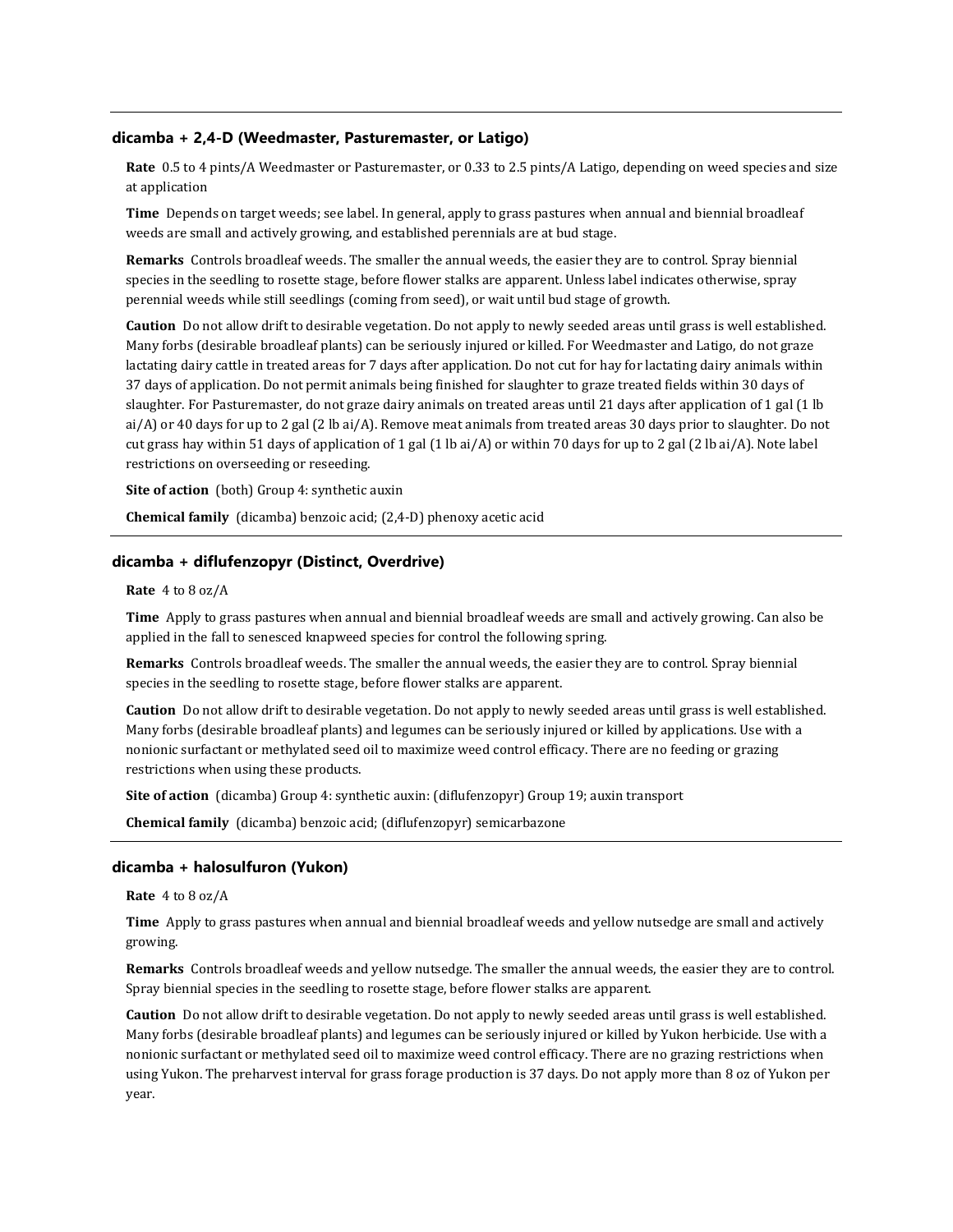**Site of action** (dicamba) Group 4: synthetic auxin; (halosulfuron) Group 2; acetolactate synthase (ALS) inhibitor **Chemical family** (dicamba) benzoic acid; (halosulfuron) sulfonylurea

# **fluroxypyr (Vista XRT and others)**

**Rate** 0.13 to 0.48 lb ae/A (6 to 22 oz/A Vista XRT)

**Time** Apply to established grasses when broadleaf weeds and woody brush species are actively growing in noncropland areas, including grazed sites within those areas.

**Remarks** Only weeds emerged at the time of application will be controlled. Optimum weed control efficacy will occur when applications are made in warm conditions, with ambient temperatures of 55° to 85°F. Use the lower rates on broadleaf weeds less than 4 inches tall. There are no grazing restrictions for lactating or nonlactating dairy animals.

**Caution** Do not exceed 22 oz/A of Vista XRT per growing season. Preharvest interval is 7 days for hay or silage. Remove meat animals from treated forage at least 2 days before slaughter.

**Site of action** Group 4: synthetic auxin

**Chemical family** Pyridine

# **glyphosate (several products)**

**Rate** Consult label. Several concentrations of glyphosate are available.

**Time** Depends on weed or brush species to be controlled. Annual weeds are best controlled when small and actively growing. Apply to perennial weeds at or beyond full flower, or in late summer, or fall after seed forms but before a killing frost.

**Remarks** Controls susceptible grass and broadleaf plants including many desirable grasses and forbs. Use as a spot treatment, treating up to 10% of any area. Repeat applications can be made in the same area at 30-day intervals. Glyphosate is nonselective and may control all vegetation present, so consider reseeding the areas treated.

**Caution** Will kill forage plants on contact; do not allow drift onto desirable vegetation. Remove livestock before applying, and do not graze or harvest for 14 days after application. Do not exceed 6 lb ae/A or 8 lb ai/A per year.

**Site of action** Group 9: inhibits EPSP synthase

**Chemical family** None generally accepted

#### **halosulfuron (Sandea)**

**Rate** 0.03 to 0.06 lb ai/A halosulfuron (0.66 to 1.33 oz/A Sandea)

**Time** Apply to pasture when yellow nutsedge is small and actively growing.

**Remarks** Controls yellow nutsedge. May be applied as a postemergence broadcast application or as a spot treatment. A second spot treatment may be necessary to control yellow nutsedge. Use with a nonionic surfactant or methylated seed oil to maximize weed control efficacy.

**Caution** Do not apply more than 1.33 oz of Sandea per year. There are no grazing restrictions following Sandea applications. Forage preharvest interval is 37 days.

**Site of action** Group 2; acetolactate synthase (ALS) inhibitor

**Chemical family S**ulfonylurea

# **MCPA (several products)**

**Rate** 1 to 1.85 lb ae/A (2.16 to 4 pints/A Shredder or other MCPA-4 formulations)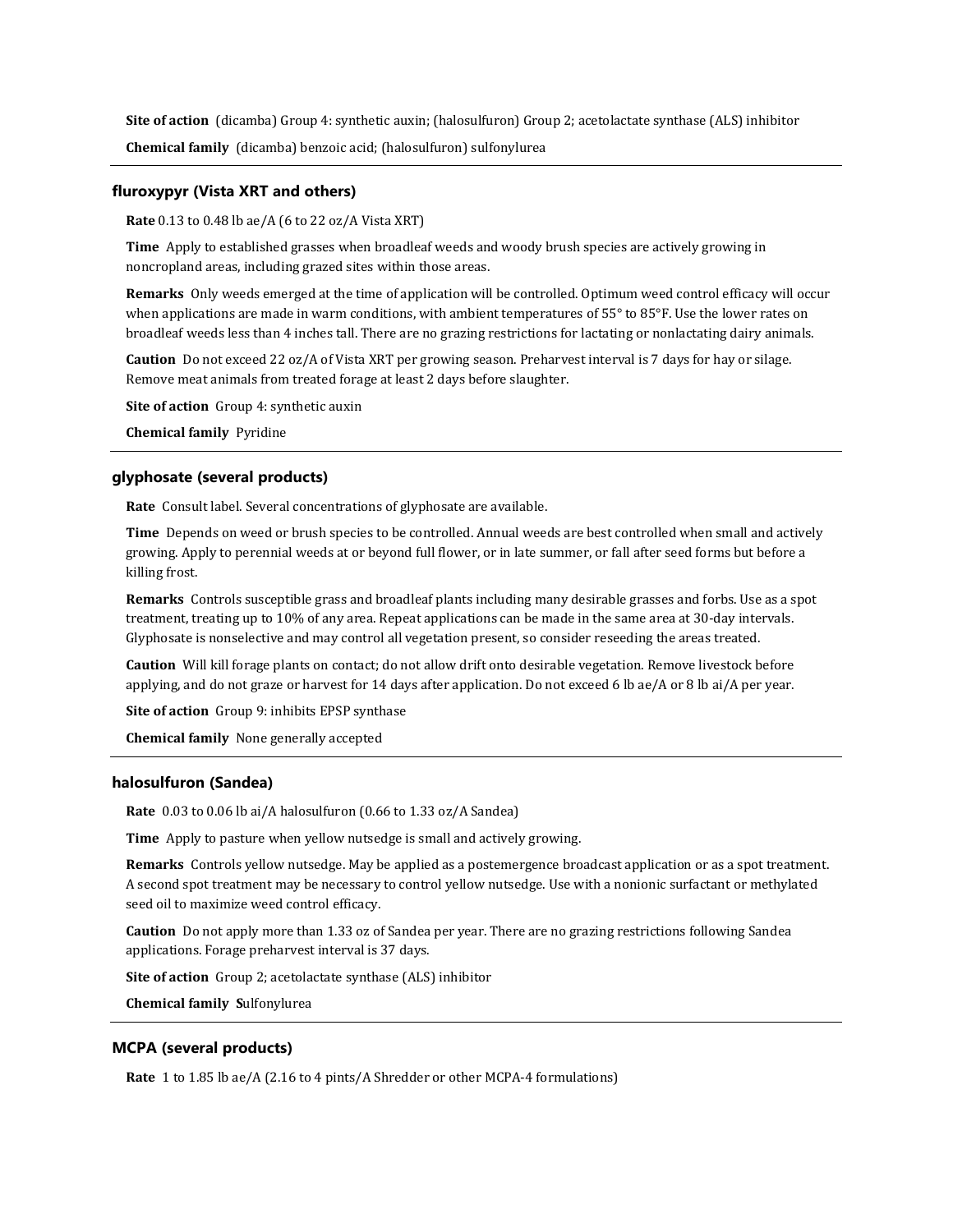**Time** Apply to annual broadleaf weeds when small and actively growing. Spray perennials in early-bud to full-bloom stage and during regrowth in fall.

**Remarks** Controls certain annual broadleaf and perennial weeds in grass pastures.

**Caution** Do not graze dairy animals or meat animals intended for slaughter for 7 days after treatment. Preharvest interval is 21 days for hay. Do not use this treatment if alfalfa is present and desired. Do not use if temporary injury to clovers cannot be tolerated. Do not use on newly seeded areas until grass is well established. Do not use from early boot to milk stage if grass seed production is desired.

**Site of action** Group 4: synthetic auxin

**Chemical family** Phenoxy acetic acid

# **metsulfuron (Escort XP and others)**

**Rate** 0.06 to 0.6 oz ai/A (0.1 to 1.0 oz/A Escort XP)

**Time** Apply to actively growing weeds.

**Remarks** Consult labels, which differ significantly. Information for Escort XP is provided by supplemental labels (Section 2(ee) recommendation for pastures). Controls a wide range of broadleaf weeds. For best results, apply with a nonionic or silicone surfactant. No grazing restrictions for any livestock, including lactating animals, with application rates of 1 oz ai/A (1.67 oz/A) or less. Note restrictions on timothy, fescue, and ryegrass pastures. Note recropping intervals.

**Caution** Do not allow drift to desirable vegetation. Injures or kills desirable forbs. Do not apply more than 1.67oz/A of Escort XP per year.

**Site of action** Group 2: acetolactate synthase (ALS) inhibitor

**Chemical family** Sulfonylurea

#### **pendimethalin (Prowl H2O)**

Rate 1.0 to 4.0 lbs ai/A (1.1 to 4.2 quarts/A Prowl H2O)

Time Apply to established stands of cool season forage grasses or mixtures with alfalfa prior to germination of annual grass and broadleaf weeds in fall, winter or spring.

Remarks Controls dodder, most annual grasses, and certain broadleaf weeds as they germinate, but will not control established weeds. Application rate varies with soil texture. Chemigation applications are labeled.

Caution Sequential applications may be made, but do not apply more than 4.2 quarts/A per year. Refer to main labels for crop rotation restrictions. There are no harvest or grazing restrictions following applications to pure grass stands, but do not harvest or graze for 14 days following application to mixed stands of grasses and alfalfa.

Site of action Group 3: microtubule assembly inhibitor

Chemical family Dinitroaniline

# **picloram (Tordon and several others)**

**Rate** 0.06 to 0.5 lb ae/A

**Time** Apply to established grasses when weeds are growing well.

**Remarks** To control many annual and perennial broadleaf weeds and woody plant species.

**Caution A restricted-use herbicide**. Legumes are highly sensitive to picloram.

**Site of action** Group 4: synthetic auxin

**Chemical family** Pyridine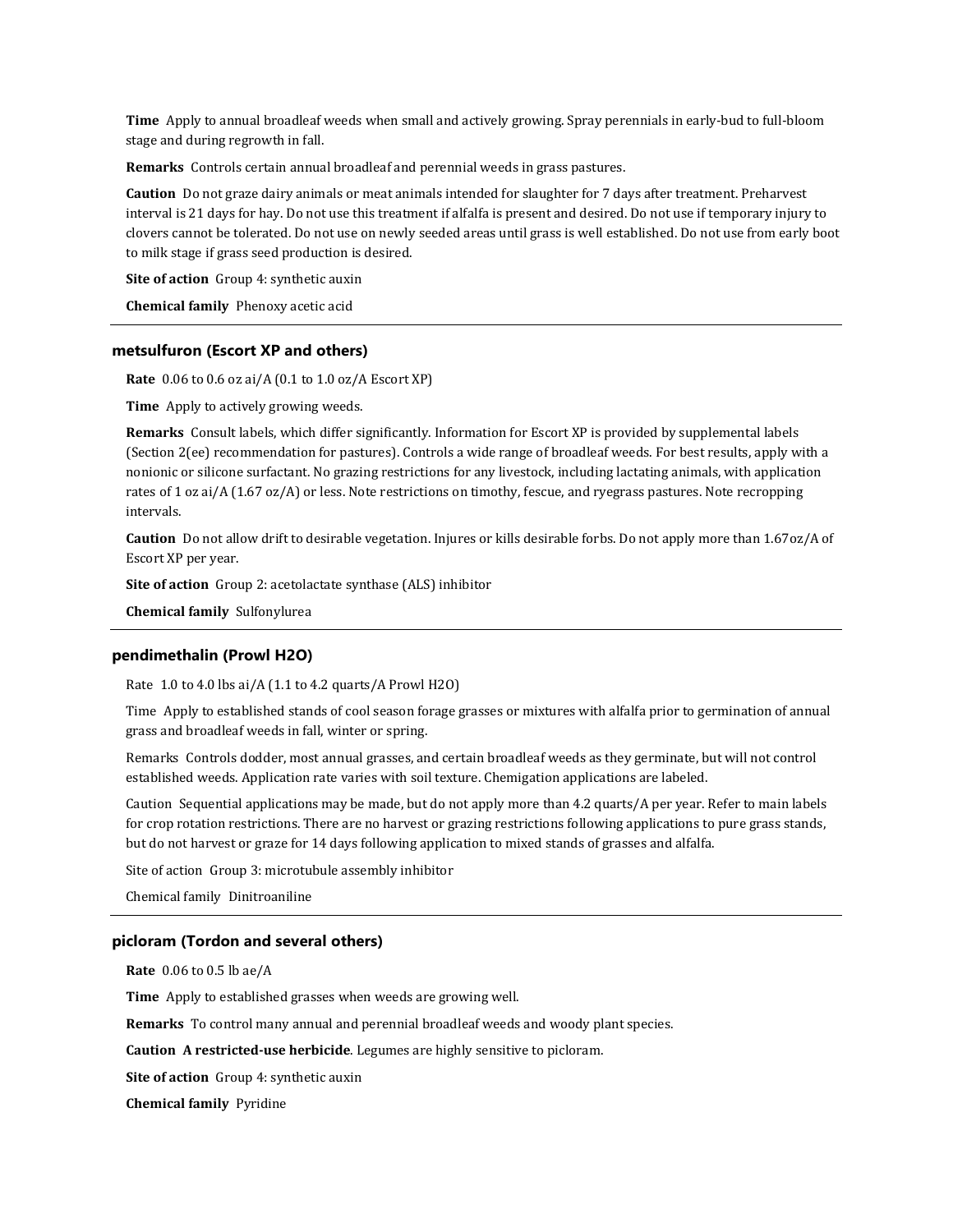# **pyraflufen (Venue)**

**Rate** 0.0026 to 0.0046 lb ai/acre (2.0 to 3.5 oz/A )

**Time** Apply to broadleaf seedling weeds that are less than 4 inches tall or less than 3 inches in diameter if in the rosette stage. Thorough, uniform spray coverage is essential for good control of broadleaf weeds.

**Remarks** For postemergence broadleaf weed control in improved pastures. May be tank mixed with the synthetic auxin herbicides to broaden the weed control spectrum. Always apply with a methylated seed oil or nonionic surfactant at a rate of 0.5% v/v for optimum activity.

**Caution** Do not exceed two applications per season. Allow a minimum of 14 days between applications. Do not apply more than 7 oz/A per season. Livestock may graze treated area as soon as foliage is dry after application.

**Site of action** Group 14: protoporphyrinogen oxidase (PPO) inhibitor

**Chemical family** Phenylpyrazole

#### **quinclorac (Paramount or Facet L)**

**Rate** 0.14 to 0.75 lb ai/A (3 to 16 oz/A Paramount or 12 to 64 oz/A Facet L)

**Time** For the control and suppression of broadleaf perennial weeds and some broadleaf annual species. For field bindweed control apply in fall, but before a killing frost. Field bindweed should be actively growing and at least 4 inches long. Repeat applications are necessary to maintain adequate control.

**Remarks** May be used on Kentucky bluegrass, orchardgrass, annual and perennial ryegrass, and fine and tall fescue pasture mixes as well as other cool season grasses listed on the label. Adequate soil moisture and/or light rain after application is required for root uptake. Adding methylated seed oil or crop oil concentrate is required for consistent control. Nitrogen solutions or ammonium sulfate can be added to enhance control but should not replace the MSO or COC.

**Caution** Do not harvest treated area for hay within 7 days of treatment.

**Site of action** Group 4: synthetic auxin

**Chemical family** Quinoline carboxylic acid

### **saflufenacil (Sharpen)**

**Rate** 0.022 to 0.045 lb ai/A (1 to 2 fl oz/A Sharpen)

**Time** Apply only to established stands (defined as grass planted in fall or spring that has gone through a first cutting/mowing) of perennial cool-season forage grasses to control annual broadleaf weeds.

**Remarks** A methylated seed oil is required for maximum efficacy. See Sharpen label for more information on adjuvants and tank-mixes. There are no grazing or feeding restrictions following applications of Sharpen.

**Caution** Do not exceed 6 fl oz/A per year. Sharpen may cause transitory injury to forage grasses (leaf necrosis) under certain conditions, but new growth is normal and vigor is not reduced. Sharpen will severely injure or kill some desirable broadleaf forages including clovers.

**Site of action** Group 14: protoporphyrinogen oxidase (PPO) inhibitor

**Chemical family** Pyrimidinedione

#### **sulfosulfuron (Outrider)**

**Rate** 0.035 to 0.062 lb ai/A (0.75 to 1.33 oz/A Outrider)

**Time** Apply postemergence in the spring or fall to actively growing weeds.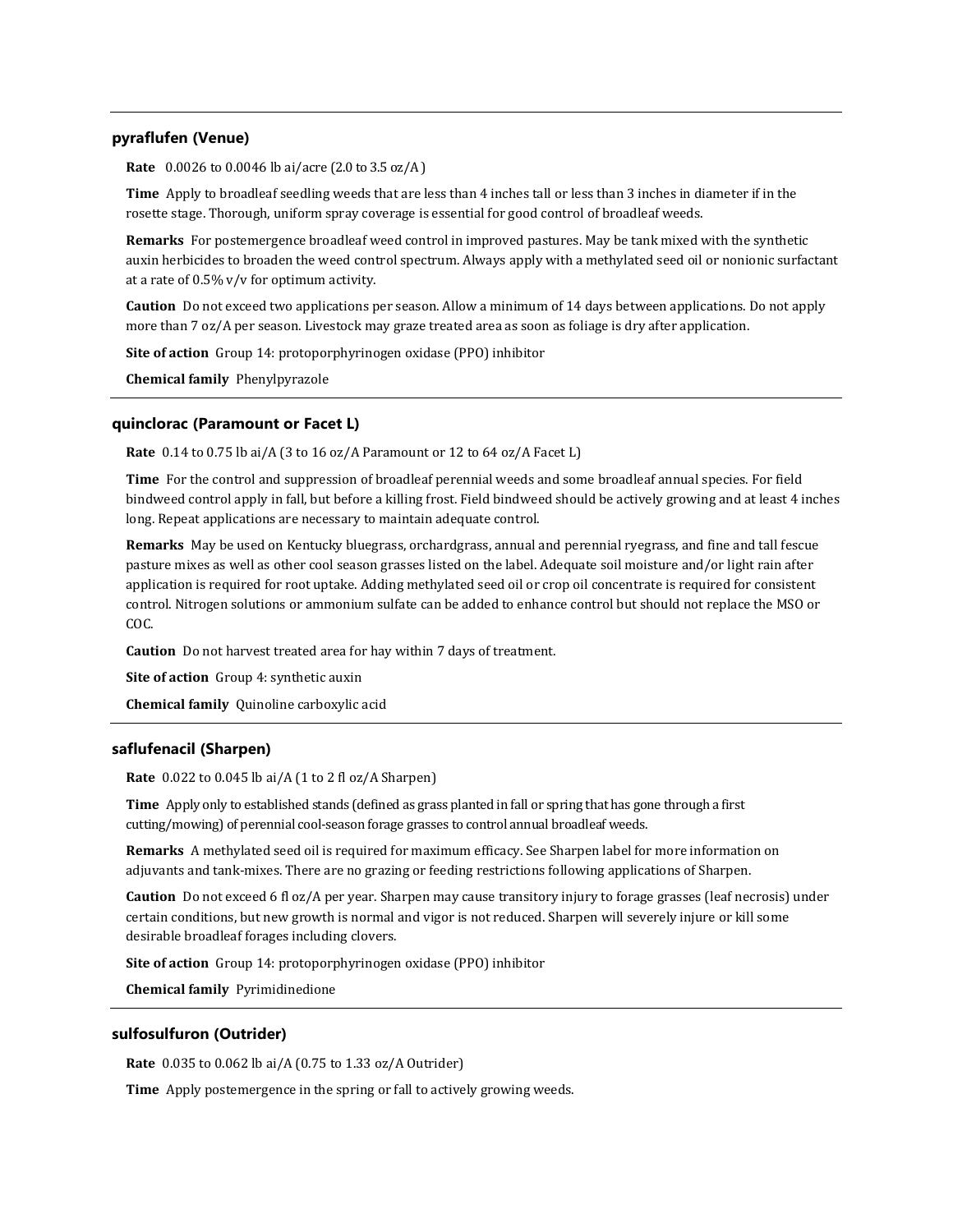**Remarks** Controls select annual grasses and a range of broadleaf weeds. Review label for list of weed species controlled and information on grass species selectivity. Always apply Outrider with a nonionic surfactant. There are no grazing restrictions for any livestock, but for best weed control efficacy do not mow or graze the treated pasture for 2 weeks prior to or after application.

**Caution** This product is selective in crested wheatgrass, and selectivity in other pasture grasses is increased when they are not actively growing. If concerns exist about selectivity on desirable pasture grasses, a small area of the pasture should be treated to confirm selectivity prior to treating entire pasture.

**Site of action** Group 2: acetolactate synthase (ALS) inhibitor

**Chemical family** Sulfonylurea

#### **triasulfuron (Amber)**

**Rate** 0.21 to 0.42 oz ai/A (0.28 to 0.56 oz/A) Amber

**Time** Apply preemergence (for partial control of downy brome and cheat at the 0.56-oz/A rate) or postemergence to actively growing weeds.

**Remarks** Controls a wide range of broadleaf weeds when tank mixed with herbicides having another mode of action. See Amber label for tank-mix recommendations for specific weed species. For best postemergence application results, apply with a nonionic surfactant.

**Caution** See label for list of tolerant forage grass species. Orchardgrass, red fescue (fine fescues) and ryegrasses are likely to be injured by Amber. In general, apply to only tolerant grasses which have been established for at least 60 days. Amber Injures or kills desirable forbs including broadleaf forage species, such as clovers and alfalfa. There are no grazing restrictions, but do not harvest treated areas as hay for 30 days following applications of Amber.

**Site of action** Group 2: acetolactate synthase (ALS) inhibitor

**Chemical family** Sulfonylurea

#### **triclopyr (Garlon and several other products)**

**Rate** 0.75 to 2 lb ae/A (1 quart to 0.66 gal/A product)

**Time** Apply to grass pastures when broadleaf weeds and woody plants are actively growing.

**Remarks** Adjust rate for type of vegetation to be controlled. Controls both emerged herbaceous and woody broadleaf plants. To control biennial thistles or other biennial species, apply before flower stalks appear. Add an approved nonionic surfactant to the spray mix.

**Caution** Do not allow drift to desirable vegetation. Many forbs (desirable broadleaf plants) can be seriously injured or killed. Do not allow grazing or harvest green forage for lactating dairy animals from treated areas during the same growing season after application. Withdraw livestock from grazing treated grass at least 3 days before slaughter during the season of application. Preharvest interval is 14 days for hay.

**Site of action** Group 4: synthetic auxin

**Chemical family** Pyridine

# **triclopyr + 2,4-D (Crossbow and others)**

*May not be applied to forage that will be cut and sold for commercial purposes*

**Rate** 1% to 1.5% solution for spot treatments or up to 1 gal/A, depending on target weeds.

**Time** Apply to grass pastures when broadleaf weeds are actively growing.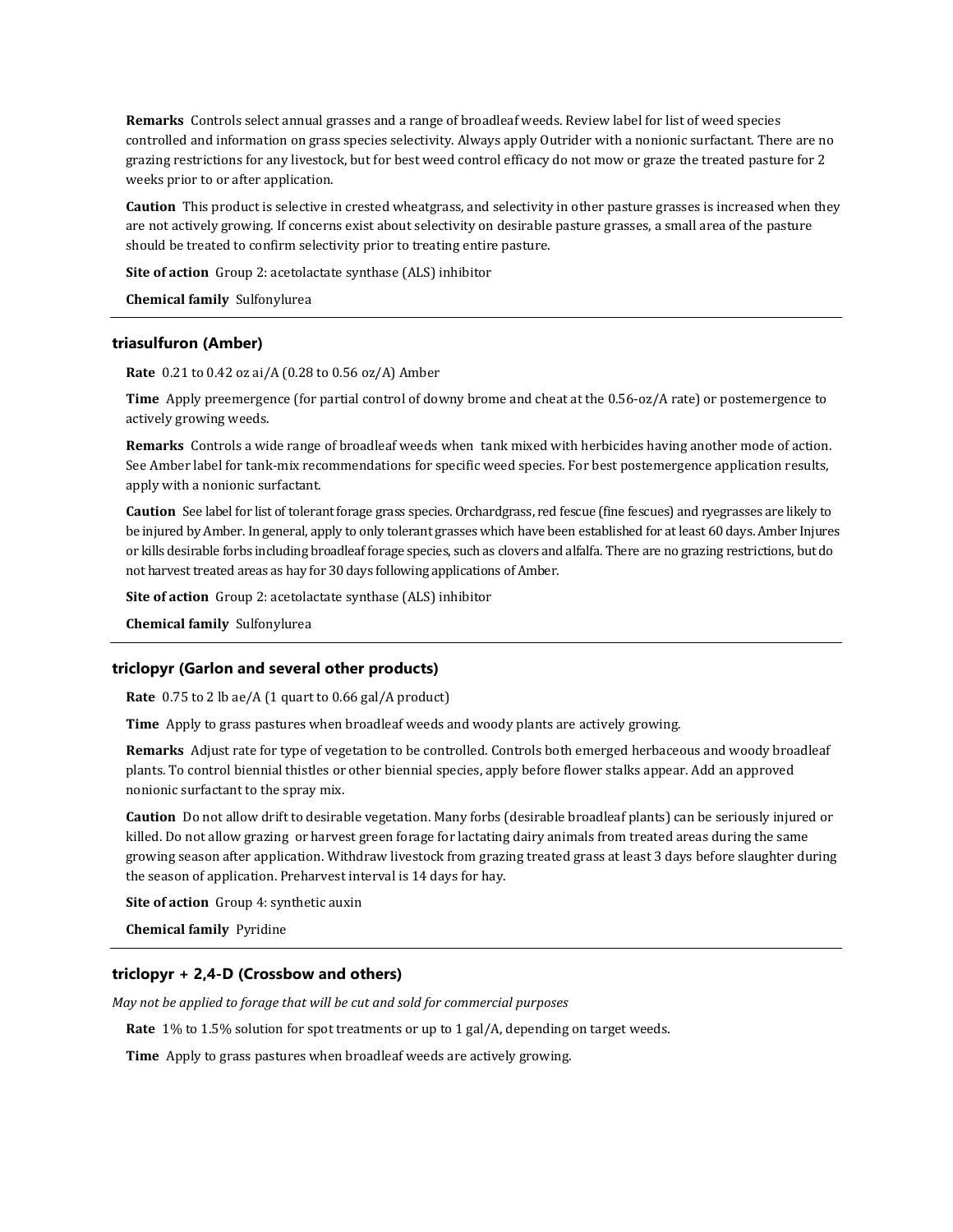**Remarks** May not be applied to forage that will be cut and sold for commercial purposes. Controls many broadleaf weeds. The smaller the annual weeds, the easier they are to control. Spray biennial weeds in the seedling to rosette stage, before flower stalks are apparent. This herbicide mixture is also very effective on a number of woody species.

**Caution** Do not allow to drift to desirable vegetation. Do not apply to newly seeded areas until grass is well established. Many forbs (desirable broadleaf plants) can be seriously injured or killed. Note restrictions on label, particularly for grazing lactating dairy cattle, and for overseeding or reseeding.

**Site of action** (both) Group 4: synthetic auxin

**Chemical family** (triclopyr) pyridine; (2,4-D) phenoxy acetic acid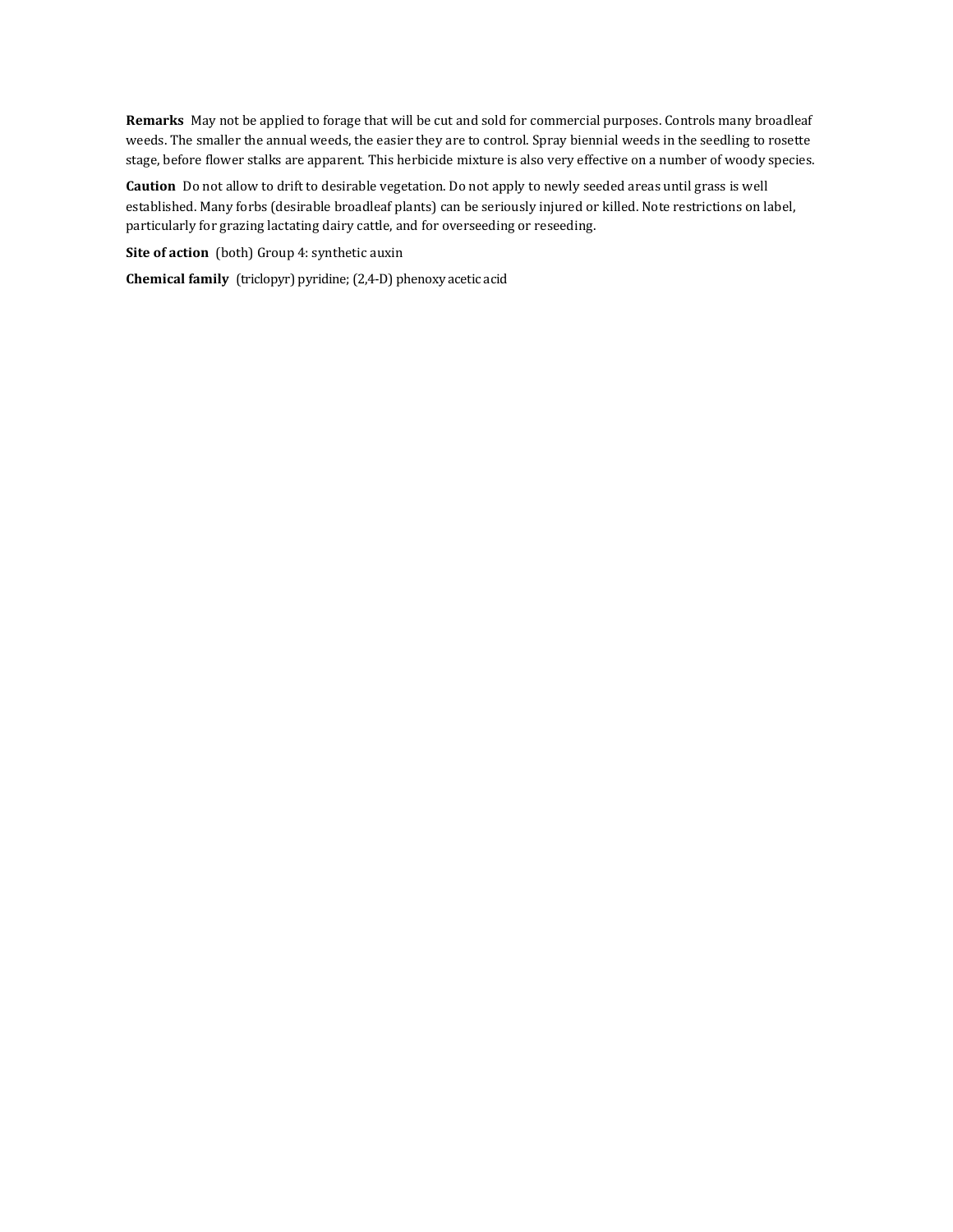# **Weed Control in Pasture and Rangeland**

# Tim Prather and John Spring

# *Revised March 2022*

Controlling undesirable plants on pasture and rangeland is an important part of an overall range management program. Undesirable plants use space, moisture, and nutrients that could be put to better use producing forage for grazing animals and wildlife. Poisonous plants are an additional threat to animal health and productivity.

Weed and brush control are not in themselves range management, but are merely tools available to the manager. Long-term control of undesirable plants usually requires more intensive management. In most cases, undesirable plants are able to proliferate as a result of fire, poor grazing management, or other disturbances that degrade pasture and rangeland. It is usually futile to try to control undesirable plants without improving management to reduce or remove these underlying stressors.

**Other methods**: Methods that have a definite place in range management are: chemical, roto-beating, plowing, disking, railing, chaining, burning, reseeding, and changes in grazing schedules. There are specific sites and reasons for use of these controls. Each is effective if used properly. Well planned combinations of control methods applied in an integrated management system are more effective than any single method alone. In designing a management plan, obtain as much specific, locally relevant expert knowledge as possible. Ideally, consult a range of experts with different perspectives and combine input to develop a strategy that will work for conditions and management objectives of the particular land unit in question.

**Safety and toxicity hazard:** The toxicity of chemicals used in range weed control is generally very low. No evidence of direct damage to animals is available as a result of proper use of currently labelled herbicides. However, take all precautions to prevent drift and damage to susceptible plants in the vicinity.

**Methods of chemical application:** Methods of application depend on the species, terrain, and size of the area. In most extensive range weed control projects, the herbicide is applied by aircraft, either fixed-wing or helicopter. However, ground equipment is also used successfully. On small areas and for spot treatments, ground or hand equipment is often most economical.

Some pastures contain poisonous plants. Grazing livestock normally do not eat many poisonous plants, but sometimes the composition of plants change after spraying. This can make some plants more palatable. Do not graze pastures known to have poisonous plants for at least 3 weeks after spraying.

Spot-spray to control perennial weeds in pastures. Follow recommendations to control specific weeds.

Many crops are grazed or used for pasture. When areas not generally defined as pasture are to be grazed, examine the herbicide label to determine what grazing restrictions apply before using the herbicide.

**Caution:** This handbook is not intended as a complete guide to herbicide use. Before using any chemical, read the label on the container. Before a chemical can be recommended for a specific use, it must be thoroughly tested. The recommendation on the manufacturer's label, when followed, can prevent many problems arising from the wrong use of a chemical.

*A note on generic products: Many active ingredients are no longer under patent protection of the original registrant and are available under multiple trade names from different manufacturers. Pricing can vary meaningfully between trade names, as can active ingredient concentration, surfactant loading, and other formulation characteristics. Trusted retailers and consultants should be able to assist in identifying and comparing competing formulations of the same active ingredient. Several free, online search tools also facilitate searching and comparing formulations by active ingredient, and trade name including those from Agrian, CDMS, Farmers Business Network, and Greenbook. In the following section, a limited number of trade names are presented per active ingredient for general reference. If generic products are available for an active ingredient, 'several products' or 'several others' is used to indicate the availability of other commercial formulations.*

*A note on premix products: Many herbicide formulations for use in range and pasture include various combinations of two or more active ingredients. In most cases, these active ingredients are also available as stand-alone formulations. In the following listing, only stand-alone formulations are considered, unless an active ingredient is only commercially available in a premix product. A table of premix formulations is included at the end of the section, and includes many popular herbicide formulations and trade names used in range and pasture.*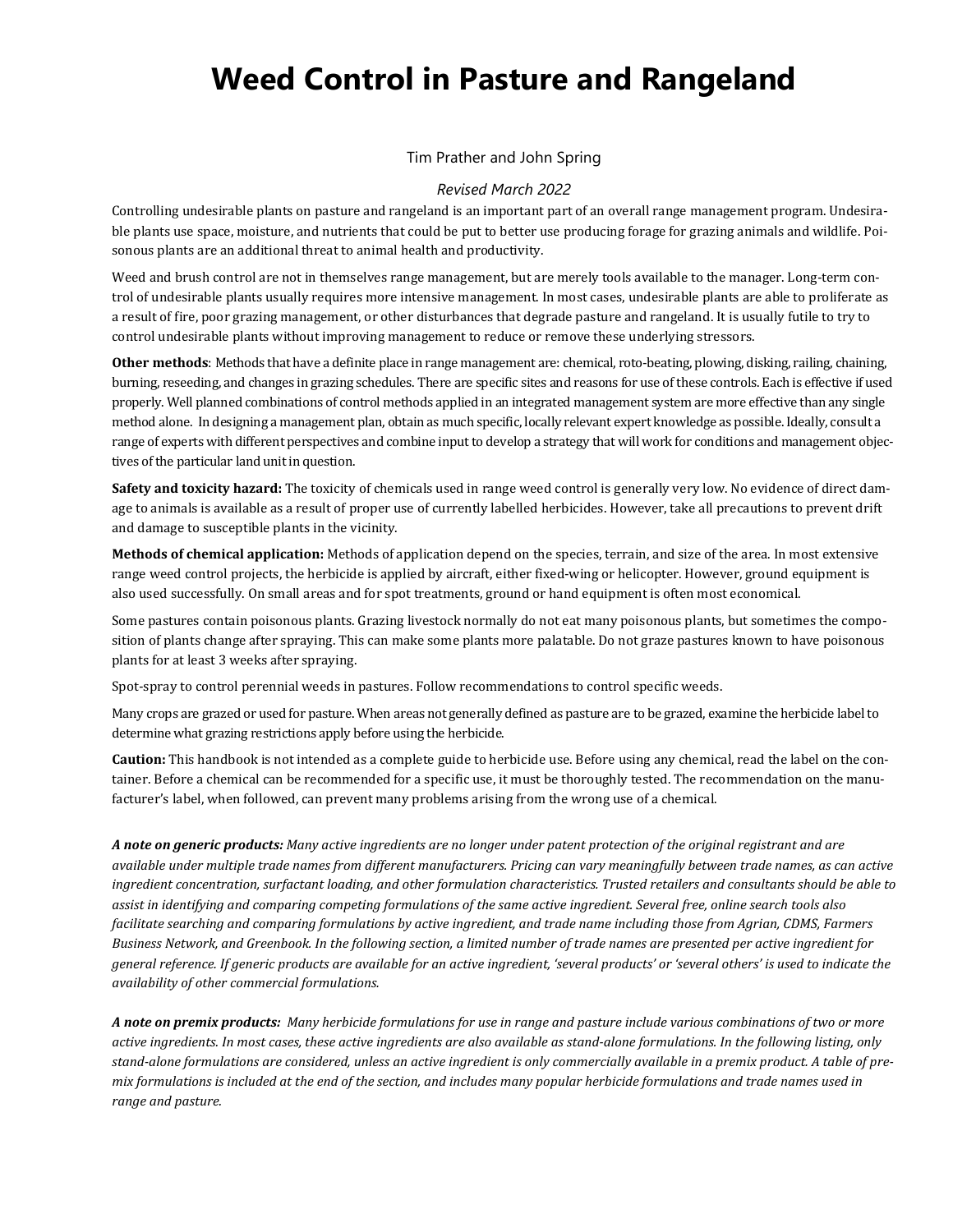# **2,4-D (several products)**

#### **Rate** 0.475 to 2 lb ae/A

**Time** Spray when annual weeds are small and actively growing. Treat perennial weeds at the specific growth stage(s) described on the label.

**Remarks** Controls many annual, biennial, and perennial broadleaf weeds in rangeland and grass pastures. Also controls or suppresses certain brushy species, including sagebrush, rabbitbrush, manzanita, and some chaparral species. Deep-rooted perennial weeds and woody plants usually require repeated applications for maximum control. See specific product label for rates for various weed species and for proper application timing. Multiple forms of 2,4-D are currently available, including choline, acid, amine, and ester salts. Different formulations vary substantially in volatility and risk for off-site vapor movement. Relative volatility risks are: very low (choline and acid formulations), low (amine) and high (ester, including 'low volatility' esters, which are only low volatility relative to now-obsolete and extremely volatile historic formulations of 2,4-D). Use choline or acid formulations in proximity to sensitive sites or crops, particularly during warm temperatures. Use of 2,4-D is tightly regulated during much of the growing season in many counties in eastern Washington. See product labeling and retail support for details on particular products. 2,4-D is premixed with additional active ingredient(s) in several products registered for range and pasture. See table of premix products at end of section for more details.

**Caution** Do not apply if spray drift may contact nearby crops or desirable plants or contaminate water for irrigation or domestic use. Do not graze meat animals within 3 days of slaughter. Do not graze dairy animals within 7 days after application. Do not cut hay within 30 days after application. Do not use on bentgrass, alfalfa, clover or other legumes, or on newly seeded pasture. When grass seed production is desired, do not apply after heading begins or when grass is in the boot to milk stage. Kills legumes.

**Site of action** Group 4: synthetic auxin

**Chemical family** Phenoxy acetic acid

#### **aminopyralid (Milestone, Whetstone)**

**Rate** 0.0.05 to 0.11 lb ae/A (3 to 7 oz/A Milestone)

**Time** Apply postemergence to actively growing plants or in the fall over senesced Russian knapweed plants or preemergence or postemergence for marestail control.

**Remarks** Controls a range of broadleaf weeds, including many in the sunflower and legume families. No restrictions on grazing or hay harvest. Surfactants have similar effects in combination with aminopyralid. Generally less injurious to desirable forbs than other synthetic auxin herbicides. Aminopyralid is premixed with additional active ingredient(s) in several products registered for range and pasture. See table of premix products at end of section for more details.

**Caution** Do not exceed a total of 0.11 lb ae/A (7 oz/A of Milestone) per year. For spot treatments, aminopyralid may be applied at an equivalent broadcast rate of up to 0.22 lb ae/A (14 oz/A Milestone), but no more than 50% of an acre may be treated at this rate. Allow 3 days after grazing on aminopyralid-treated forage before moving grazing animals to areas with plants sensitive to aminopyralid. Do not use plant residues that were treated within 3 days before harvest for compost or mulch that will be applied to susceptible broadleaf plants. Hay cannot be moved off farm if treated with aminopyralid in the preceding 18 months, unless specifically permitted by supplemental labels; see label for details.

**Site of action** Group 4: synthetic auxin **Chemical family** (aminopyralid) Pyridine; (2,4-D) Phenoxy acetic acid

# **aminopyralid + florpyrauxifen-benzyl (DuraCor)**

**Rate** 1 oz ae/A aminopyralid + 0.01 oz ae/A florpyrauxifen-benzyl to 1.66 oz ae/A aminopyralid + 0.17 oz ae/A florpyrauxifenbenzyl (12 to 20 oz/A DuraCor). Recommended rate varies by target species and growth stage, see label for details.

**Time** Apply to small actively growing weeds for best results. Use higher rates for larger weeds or stressful conditions, and for improved soil residual persistence. Apply only to well-established perennial grasses, some species may be tolerant to earlier applications, see label for full details.

**Remarks** Florpyrauxifen-benzyl improves control of several species not well controlled by aminopyralid alone (Milestone), and increases soil residual. Can be used to treat terrestrial weeds up to the water's edge and in some seasonally dry wetland sites, see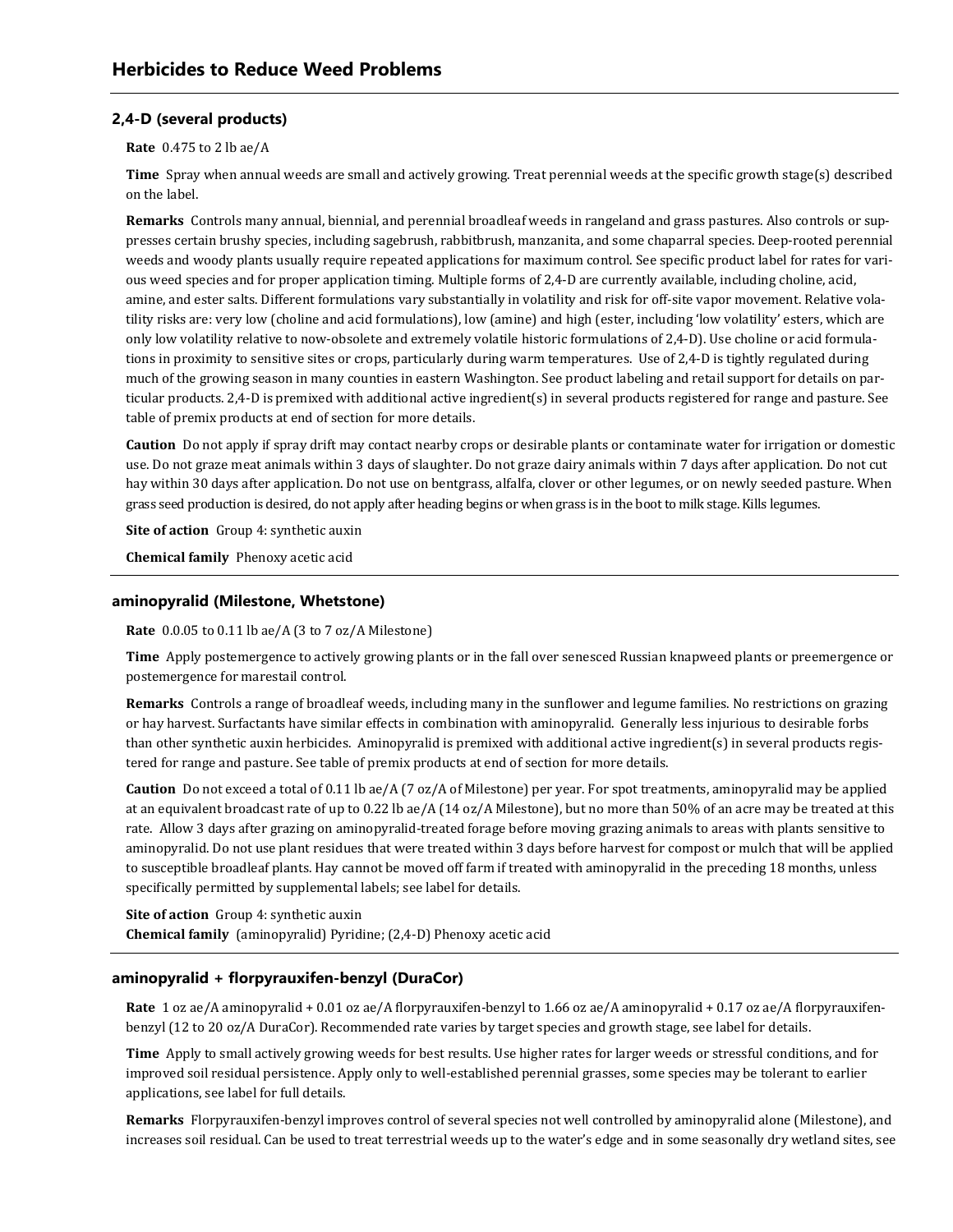label for full restrictions.

**Caution** Do not apply more than 20 oz/A DuraCor per year. Spot treatments may be made at up to twice this rate, provided no more than 50% of an acre is treated at the higher rate. Do not make more than 2 applications per year, or re-treat within 30 days. Do not transfer animals fed on treated grasses to areas in which sensitive broadleaf crops may occur without a 3-day waiting period on untreated pasture. Both active ingredients can accumulate and persist in manure and damage sensitive plants for years after application. See label for full restrictions on use and movement of manure when animals are fed treated forages. Do not use grasses treated with aminopyralid + florpyrauxifen in the preceding 18 months for hay intended for export outside the US. Unless specifically allowed by supplemental labelling, the following uses of hay treated within the preceding 18 months are prohibited: distribution or sell off of the farm or ranch where harvested; use in silage, haylage, baleage and/or green chop; use of hay or manure from animals fed treated hay in compost; and use of treated grasses for seed production. Do not use where damage to legumes or other desirable broadleaves cannot be tolerated. Do not rotate to any crop for at least 1 year after application, restrictions vary slightly between products. See label for specifics.

**Site of action** (both) Group 4: synthetic auxin

**Chemical family** (both) Pyridine

# **aminopyralid + florpyrauxifen-benzyl (TerraVue)**

**Rate** 0.18 oz ae/A aminopyralid + 0.02 oz ae/A florpyrauxifen-benzyl to 0.26 oz ae/A aminopyralid + 0.24 oz ae/A florpyrauxifen-benzyl (2 to 2.85 oz/A TerraVue). Recommended rate varies by target species and growth stage. See label for details.

**Time** Apply to small actively growing weeds for best results. Use higher rates for larger weeds or stressful conditions, and for improved soil residual persistence. Apply only to well-established perennial grasses, some species may be tolerant to earlier applications. See label for full details.

**Remarks** Florpyrauxifen-benzyl improves control of several species not well controlled by aminopyralid alone (Milestone), and increases soil residual. Can be used to treat terrestrial weeds up to the water's edge and in some seasonally dry wetland sites. See label for full restrictions.

**Caution** Do not apply more than 2.85 oz/A TerraVue per year unless attempting total vegetation control and then do not apply more than 5.7 oz/A TerraVue per year. If spot treatment is needed after a broadcast application, wait at least 30 days and spot treatment can be 2 to 5.7 oz/A TerraVue provided no more than 50% of an acre is treated at this higher rate. Do not transfer animals fed on treated grasses to areas in which sensitive broadleaf crops may occur without a 3-day waiting period on untreated pasture. Both active ingredients can accumulate and persist in manure and damage sensitive plants for years after application. See label for full restrictions on use and movement of manure when animals are fed treated forages. Do not use grasses treated with aminopyralid + florpyrauxifen in the preceding 18 months for hay intended for export outside the US. Unless specifically allowed by supplemental labelling, the following uses of hay treated within the preceding 18 months are prohibited: distribution or sell off of the farm or ranch where harvested; use in silage, haylage, bailage and/or green chop; use of hay or manure from animals fed treated hay in compost; and use of treated grasses for seed production. Do not use where damage to legumes or other desirable broadleaves cannot be tolerated. Do not rotate to any crop for at least 1 year after application, restrictions vary slightly between products. See label for specifics.

**Site of action** (both) Group 4: synthetic auxin

**Chemical family** (both) Pyridine

# **aminopyralid + metsulfuron (Chaparral)**

#### **Rate** 1 to 3.3 oz/A

**Time** Apply postemergence to actively growing plants or in the fall over senesced Russian knapweed plants or preemergence or postemergence for marestail control.

**Remarks** Controls a range of broadleaf weeds, including many in the sunflower and legume families. In general, 2 oz/A controls most pasture weeds with lower rates (< 2 oz/A) effective on annual weeds and higher rates (>2 oz/A) effective on woody weeds. No restrictions on grazing or hay harvest. Surfactants have similar effects in combination with aminopyralid.

**Caution** Do not exceed 3.3 oz/A of Chaparral in 1 year. Allow 3 days after grazing on Chaparral-treated forage before moving grazing animals to areas with plants sensitive to aminopyralid. Do not use plant residues that were treated within 3 days before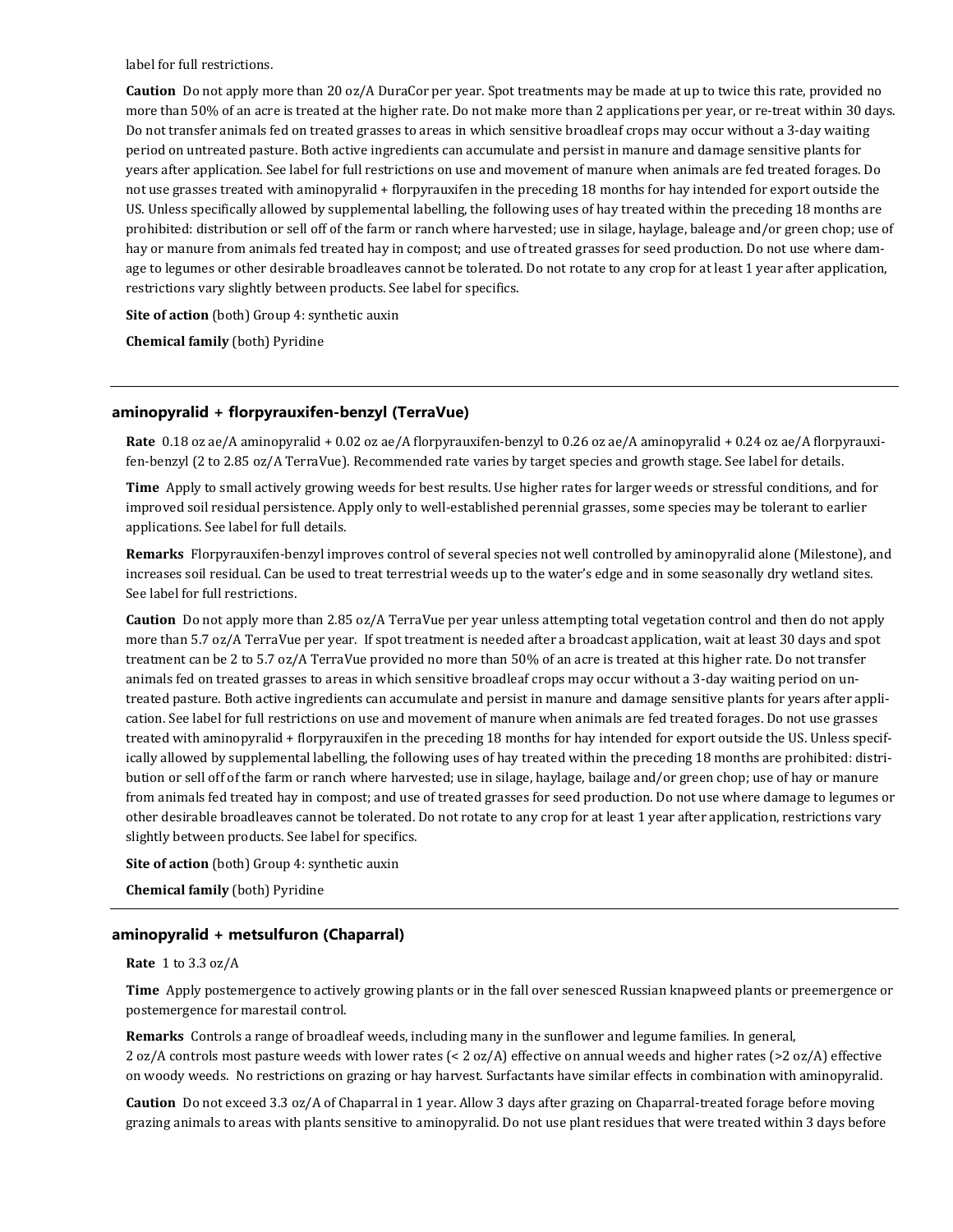harvest for compost or mulch that will be applied to susceptible broadleaf plants.

**Site of action** aminopyralid Group 4: synthetic auxin; metsulfuron-methyl Group 2: acetolactate synthase (ALS) inhibitor

**Chemical family** (aminopyralid) Pyridine; (metsulfuron) Sulfonylurea

### **carfentrazone (Aim EC)**

**Rate** 0.008 to 0.03 lb ai/A (0.5 to 2 oz/A Aim EC)

**Time** Apply postemergence to small (less than 4 inches tall) actively growing broadleaf weeds.

**Remarks** Controls corn spurry, a species not listed on many labels of herbicides used in pasture. Provides contact, foliar burndown activity of small broadleaf weeds only. Full coverage essential for good activity. Use of nonionic surfactant (NIS), crop oil concentrate (COC), or methylated seed oil (MSO) is required. Inclusion of a liquid sprayable nitrogen fertilizer at 2 to 4% v/v or ammonium sulfate at 2 to 4 lb per acre is allowed and recommended for best activity. For optimal control, especially of larger weeds, tank mix with a systemic herbicide.

**Caution** No preharvest interval required. Allow at least 7 days between applications. Do not exceed three applications or 0.093 lb ai/A (5.9 oz/A Aim) per season.

**Site of action** Group 14: protoporphyrinogen oxidase inhibitor

**Chemical family** Triazinone

#### **chlorsulfuron (Telar XP)**

**Rate** 0.01 to 0.06 lb ai/A (0.25 to 1.33 oz/A Telar XP)

**Time** For perennial weeds, apply at budding or flowering stage or in fall at rosette stage. Apply early in life cycle of annual weeds.

**Remarks** Bluegrass, bromes, orchardgrass, and wheatgrasses tolerate rates of 0.25 to 1 oz/A. Fescue, bluestems, lovegrasses, and wild rye tolerate rates of 0.25 to 0.5 oz/A. Apply only to established grasses. Perennial grasses vary in their tolerance to chlorsulfuron; see label for species-specific tolerances and recommended rates, and for reseeding intervals. Chlorsulfuron applied before flowering can reduce seed head development of cool-season grasses. Chlorsulfuron is premixed with additional active ingredient(s) in several products registered for range and pasture. See table of premix products at end of section for more details.

**Caution** Stressed grasses may be injured. No grazing or harvest restrictions for applications up to 0.06 lb ai/A (1.33 oz/A Telar XP). Do not exceed 0.047 lb ai/A (1 oz/Ac Telar XP) in a single application. Do not make more than 3 separate applications per acre per year, or apply with less than 14 days between applications. Do not exceed 0.06 lb ai/A (1.33 oz/A Telar XP) per year. Incompatible with most desirable broadleaf species. Clean sprayer per label instructions immediately after spraying, and/or at the end of every day.

**Site of action** Group 2: acetolactate synthase (ALS) inhibitor

**Chemical family** Sulfonylurea

#### **clopyralid (Stinger, Transline, several others)**

**Rate** 0.12 to 0.5 lb ae/A (0.33 to 1.33 pints/A Transline)

**Time** Apply to young, actively growing weeds. Established grasses are tolerant. Apply to Canada thistle after most basal leaves have emerged but before bud stage, or to fall regrowth following first light frost of the season. Apply to diffuse and spotted knapweeds from mid bolt to late bud stage, to Russian knapweed from bud to mid flower, and to yellow starthistle from rosette to mid-bolting.

**Remarks** May be tank mixed with 2,4-D for expanded spectrum of activity. Grasses may be planted any time after application. Clopyralid is premixed with additional active ingredient(s) in several products registered for range and pasture. See table of premix products at end of section for more details.

**Caution** Apply only once in a 12-month period. Do not allow drift to crops. Do not spray pastures if forage legume component is desired. See label restrictions on planting crops into treated areas, and for restrictions on treating grass hay for international export. Before moving livestock from treated site into sensitive crop areas, allow 7 days of grazing on an untreated pasture.

**Site of action** Group 4: synthetic auxin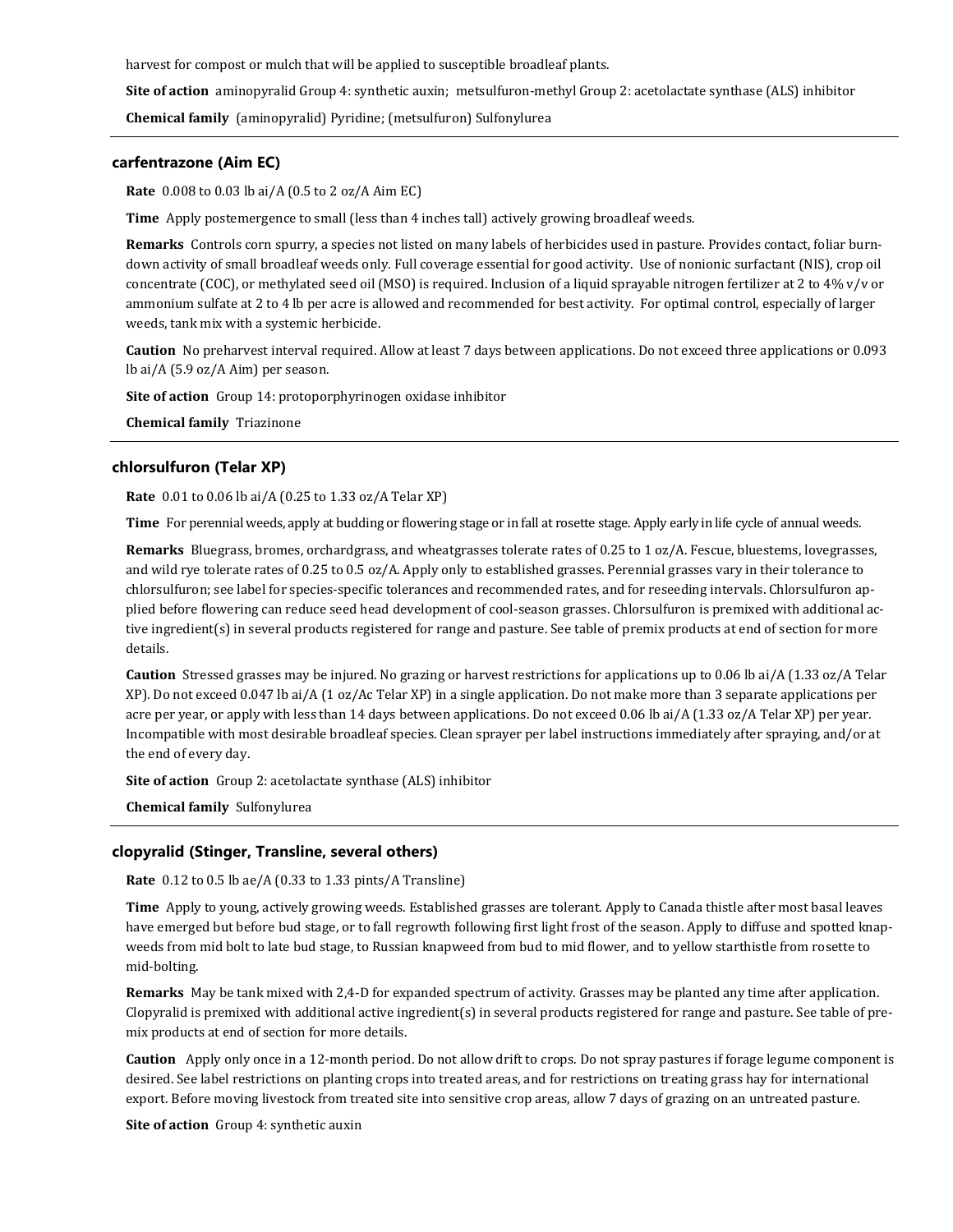# **clopyralid + 2,4-D (Curtail)**

**Rate** 2 to 4 quarts/A

**Time** Apply when weeds are young and actively growing.

**Remarks** Use 2 quarts/A on light to moderate infestations of Canada thistle and knapweeds (spotted and diffuse) in good growing conditions. Use 3 quarts/A for dense infestations or under poor growing conditions. On Russian knapweed, use 3 to 4 quarts/A.

**Caution** Do not plant grasses for 30 days after application. Do not use on newly seeded grass areas until grass is well established. Do not use on bentgrass. Do not spray pastures containing desirable forbs, especially legumes, unless injury can be tolerated. Do not use hay or straw from treated area for composting or mulching on susceptible broadleaf crops. Do not graze dairy cattle in treated area for 14 days after application. Remove meat animals from area 7 days before slaughter if pasture was treated less than 2 weeks earlier. Do not cut for hay within 30 days after application. Do not use straw or manure from treated areas for compost or mulch.

**Site of action** (both) Group 4: synthetic auxin

**Chemical family** (clopyralid) pyridine; (2,4-D) phenoxy acetic acid

#### **dicamba (Clarity, Vanquish, several others)**

**Rate** 0.25 to 1 lb ae/A, depends on weed species and growth stage.

**Time** Apply after weeds emerge. Treat annuals when small and actively growing. See label for proper timing and rates on perennials.

**Remarks** Controls many annual, biennial, and perennial broadleaf weeds and many woody brush and vine species. Rate depends on weed species and growth stage at time of treatment; see label for specifics. Can be applied using water, oil-water emulsions, or sprayable fluid fertilizer as the carrier. May also be applied as a cut-surface treatment to control unwanted trees or to prevent sprouts on cut trees. Formulations of dicamba currently registered in rangeland have significant potential for volatilization and off site movement. Use appropriate caution in proximity to sensitive sites or crops, particularly during high temperatures. Use of dicamba is tightly regulated during much of the growing season in many counties in eastern Washington. See product labeling and retail support for details on managing volatility risk. Dicamba is premixed with additional active ingredient(s) in several products registered for range and pasture. See table of premix products at end of section for more details.

**Caution** No waiting period between treatment and grazing non-lactating animals (see label for timing restrictions on dairy animals). Meat animals must be removed from treated areas 30 days before slaughter. Rates over 2 lb ai/A may temporarily injure many grass species. Newly seeded grasses (see label) may be injured at rates exceeding 0.75 lb ae/A. Do not exceed 8 lb ae/A per season. Kills legumes.

**Site of action** Group 4: synthetic auxin

**Chemical family** Benzoic acid

#### **dicamba + 2,4-D (Weedmaster or Pasturemaster)**

**Rate** 0.5 to 4 pints product/A

**Time** When weeds are actively growing.

**Remarks** For pasture, range, and non-cropland. Spot spraying rates can go as high as 6 pints/A; see label for weeds controlled at higher rates.

**Caution** Do not apply when grass is in boot stage. See label for grazing restrictions.

**Site of action** (both) Group 4: synthetic auxin

**Chemical family** (dicamba) benzoic acid; (2,4-D) phenoxy acetic acid

#### **dicamba + diflufenzopyr (Overdrive, Distinct)**

**Rate** 0.125 to 0.25 lb ae dicamba + 0.05 to 0.1 lb/A diflufenzopyr (4 to 8 oz/A Overdrive)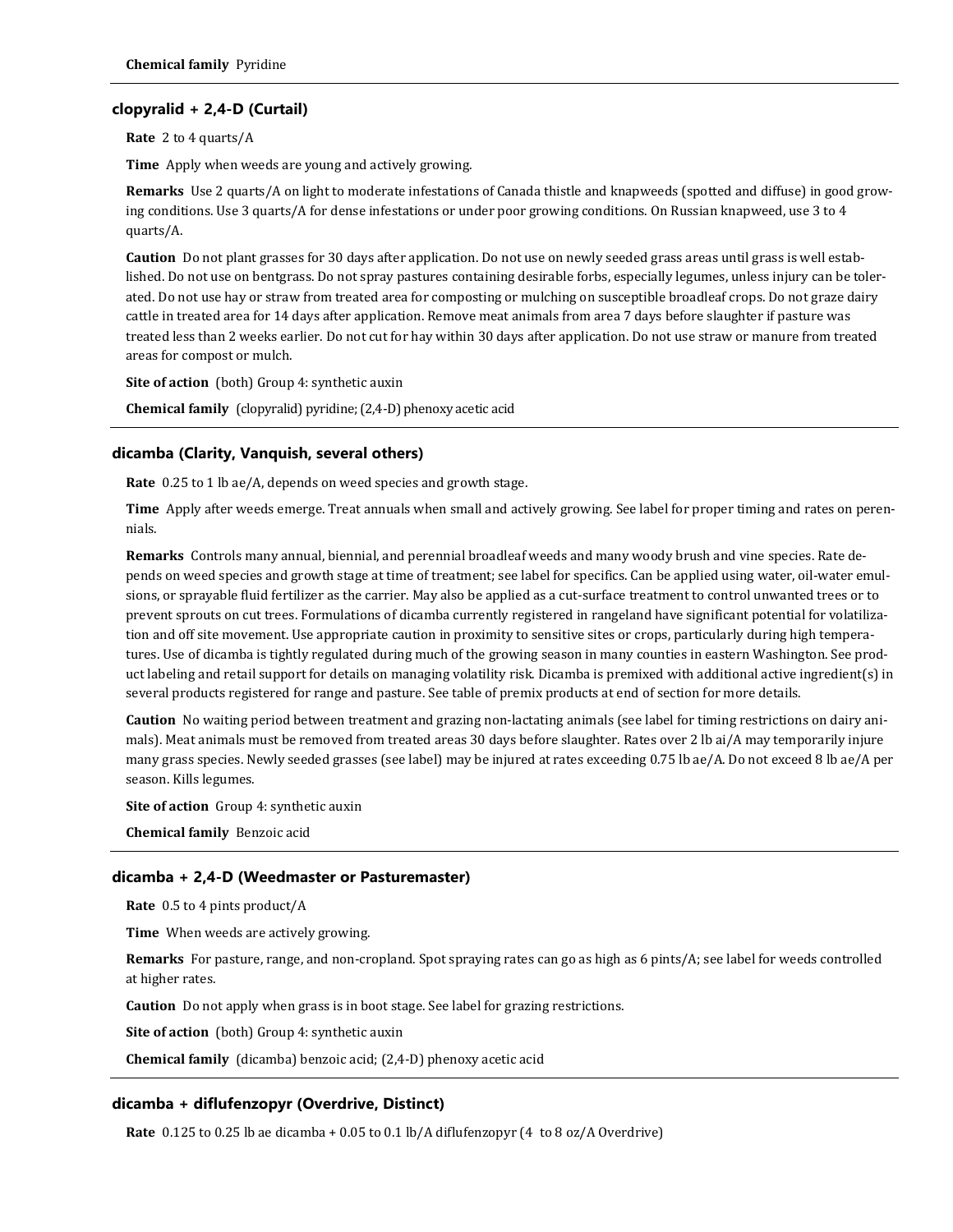**Time** Apply postemergence to actively growing plants. May also be applied to Russian knapweed in the fall over senesced plants. May be applied pre- or post-emergence for marestail control.

**Remarks** Controls a range of broadleaf weeds with lower rates used on annual weeds and higher rates on perennial weeds. Will injure desirable legumes. Use a nonionic surfactant or methylated seed oil. Diflufenzopyr can complement the activity of other synthetic auxin herbicides when tank mixed, See label for specific recommendations.

**Caution** Do not exceed 0.25 lb ae dicamba + 0.1 lb ae diflufenzopyr per acre (8 oz/A of Overdrive) per season. Do not plant any crop for 30 days after application. Grazing is allowed immediately after application.

**Site of action** (dicamba) Group 4: synthetic auxin; (diflufenzopyr) Group 19; auxin transport

**Chemical family** (dicamba) benzoic acid; (diflufenzopyr) semicarbazone

### **fluroxypyr (Vista XRT, Starane Ultra, several others)**

**Rate** 0.13 to 0.5 lb ae/A (6 to 23 oz/A Vista)

**Time** Apply after weeds emerge and during period of active growth prior to bud stage.

**Remarks** Apply to established grasses and to new plantings that are in the two-true-leaf to boot stage of growth. Rates and allowed use sites vary between specific products. Consult specific labels to confirm. Fluroxypyr is premixed with additional active ingredient(s) in several products registered for range and pasture. See table of premix products at end of section for more details.

**Caution** No grazing restrictions for livestock, including lactating dairy animals. Preharvest interval for forage is 7 days. Do not feed treated forage for 2 days before slaughter for meat. Split applications may be made in a single year, provided maximum application rate is not exceeded. Do not exceed 0.5 lb ae fluroxypyr/A (23 oz/A Vista XRT) per year. May injure legumes and other broadleaf plants.

**Site of action** Group 4: synthetic auxin

**Chemical family** Pyridine

#### **fluroxypyr + picloram (Surmount)**

**Rate** 1.5 to 2.5 pints/A (herbaceous) or 3 to 4 pints/A (woody)

**Time** Apply after weeds emerge. Apply low rate to actively growing, small weeds and up to 2 pints/A when weeds are dense or not growing well.

**Remarks** If applying before seeding new grass, wait 3 weeks before seeding. To new plantings, apply after grasses are tillering.

**Caution** Not registered for use in Oregon. Lactating dairy animals may not graze or be fed treated forage for 14 days after application. Do not feed treated forage for 3 days before slaughter for meat. No other livestock restrictions. Preharvest interval for hay is 7 days.

**Site of action** (both) Group 4: synthetic auxin

**Chemical family** (both) pyridine

# **fluroxypyr + triclopyr (PastureGard)**

**Rate** 1.5 to 3 pints/A (herbaceous) or 3 to 8 pints/A (woody)

**Time** Apply after weeds emerge and are still small, not after flower bud stage. Apply low rate to actively growing annual weeds and apply 2 to 3 pints/A to biennial or perennial weed species.

**Remarks** Do not use on bentgrass. Wait at least 3 weeks after application to reseed. Apply to new plantings after grasses are tillering.

**Caution** Do not exceed 8 pints/A in one growing season. Do not feed treated forages to lactating animals during the season of application. Do not feed treated forages for 3 days before slaughter for meat. Preharvest interval for hay is 14 days.

**Site of action** (both) Group 4: synthetic auxin

**Chemical family** (both) pyridine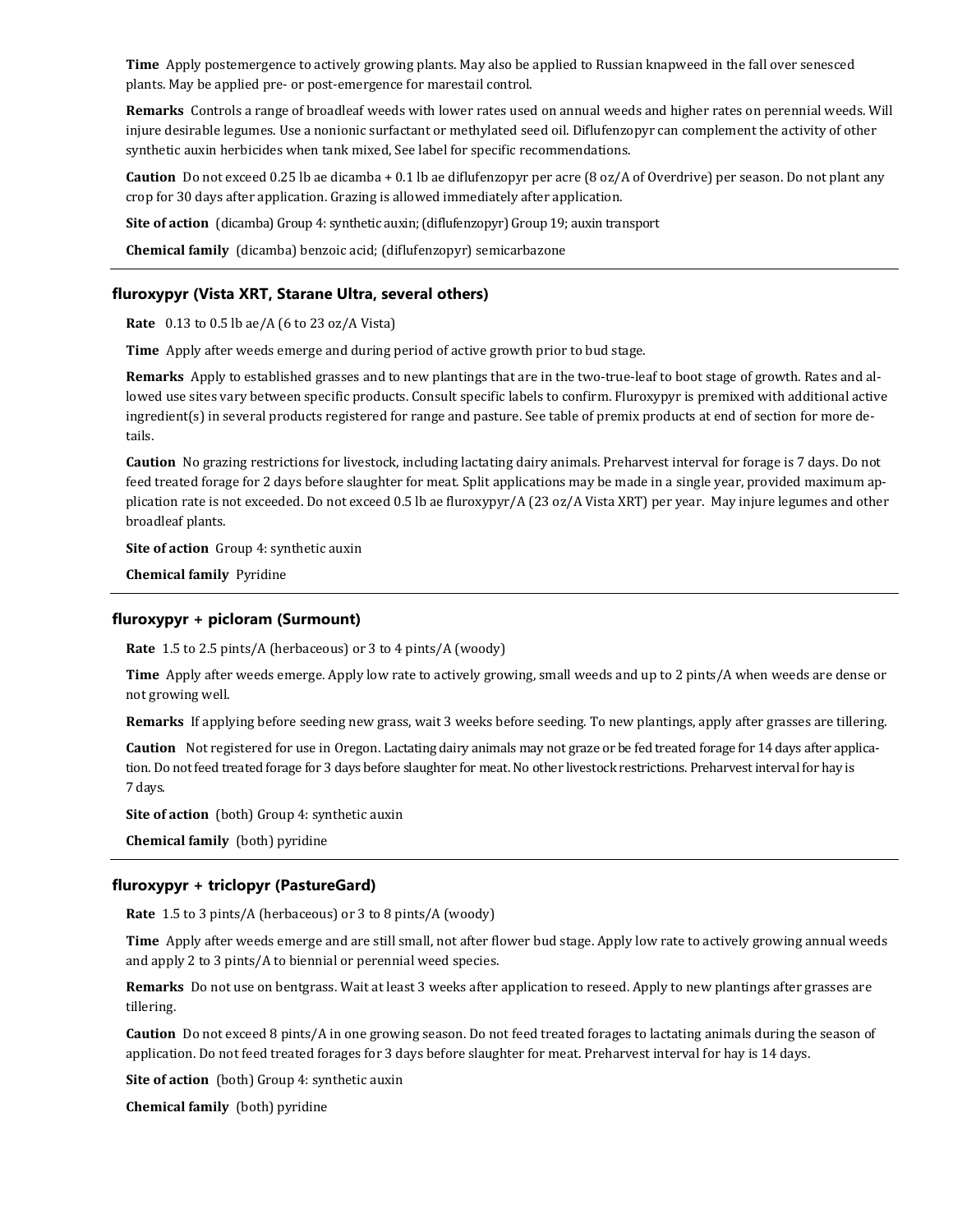# **glyphosate (several products)**

**Rate** 0.1875 to 3.75 lb ae/A

**Time** Annual weeds are best controlled when small and actively growing. Apply to actively growing perennial weeds at or beyond full flower. Results are best if applied in late summer or fall after fruit forms. Fall treatments must be before a killing frost.

**Remarks** Controls many annual and perennial weed species before renovating pastures. Rates depend on weed species, stage of growth, and density. Repeat treatments may be necessary to control weeds regenerating from underground parts or seed. May also be applied as a spot treatment or by wiper application to established pastures, but do not treat more than 10% of any acre at one time. Further applications may be made to the same area at 30-day intervals. Some glyphosate products are labelled for control of weeds in and around water and riparian areas; check specific labels for permissible uses and restrictions. Low rates of glyphosate can be applied during winter dormancy period of desirable perennials for control of cheatgrass and other winter annual grasses in some situations. See label for details.

**Caution** A nonselective herbicide that kills plants on contact with green tissue. Total treatments must not exceed 8 lb ai/A per year. Remove domestic livestock before application. Grazing and harvest restrictions vary by formulation; check product label for specific restrictions.

**Site of action** Group 9: inhibits EPSP synthase

**Chemical family** None generally accepted

# **halosulfuron (Sandea, several others)**

**Rate** 0.03 to 0.06 lb ai/A (0.67 to 1.33 oz/A Sandea).

**Time** Postemergence to small weeds. See label for specific size recommendations per weed species.

**Remarks** For control of sedges (especially yellow nutsedge) and some broadleaf weeds in established grasses in range and pastures. Use of nonionic surfactant is recommended.

**Caution** Do not make more than 2 applications or apply more than 0.06 lb ai/A (1.33 oz/A Sandea) in a 12-month period. Spot treatments are limited to a rate of 0.75 oz/A per application, but 2 sequential spot applications may be made, treating only emerged sedges each time. No pre-grazing or pre-slaughter waiting period, including for lactating animals. Wait 37 days before mechanical harvest of treated forages.

**Site of action** Group 2: acetolactate synthase (ALS) inhibitor

**Chemical family** Sulfonylurea

# **hexazinone (Velpar DF VU, several others)**

**Rate** Individual stem basal soil applications, up to maximum per-acre rate of 0.67 lb ai/A per year.

**Time** Apply to undesirable brush and woody plants from late winter through summer, pre-budbreak until new growth hardens off.

**Remarks** For control of herbaceous and woody weeds in range and pastures with basal directed applications only.

**Caution** Apply only as basal stem applications using exact-delivery handgun applicator. See specific product label for application directions and use restrictions. Injury to desirable trees or other plants may result if chemical is washed or moved into contact with their roots. Do not apply to frozen soils. No grazing or harvest restrictions when applied as basal soil application.

**Site of action** Group 5: photosystem II inhibitor

**Chemical family** Triazinone

# **imazapic (Plateau, Panoramic, several others)**

**Rate** 0.0312 to 0.1874 lb ai/A (2 to 12 oz/A Plateau); see label for specific recommendations by weed species.

**Time** Annual weeds may be treated preemergence or early postemergence. Most reliable control of problematic winter annual grasses (cheatgrass, medusahead, ventenata, etc.) is obtained by early post-emergence applications made at the 1-to 2-leaf stage when adequate soil moisture is present and plants are actively growing. Apply to actively growing perennial weeds at or beyond full flower. Results are best if applied in late summer or fall after fruit forms. Leafy spurge can be sprayed before the latex stops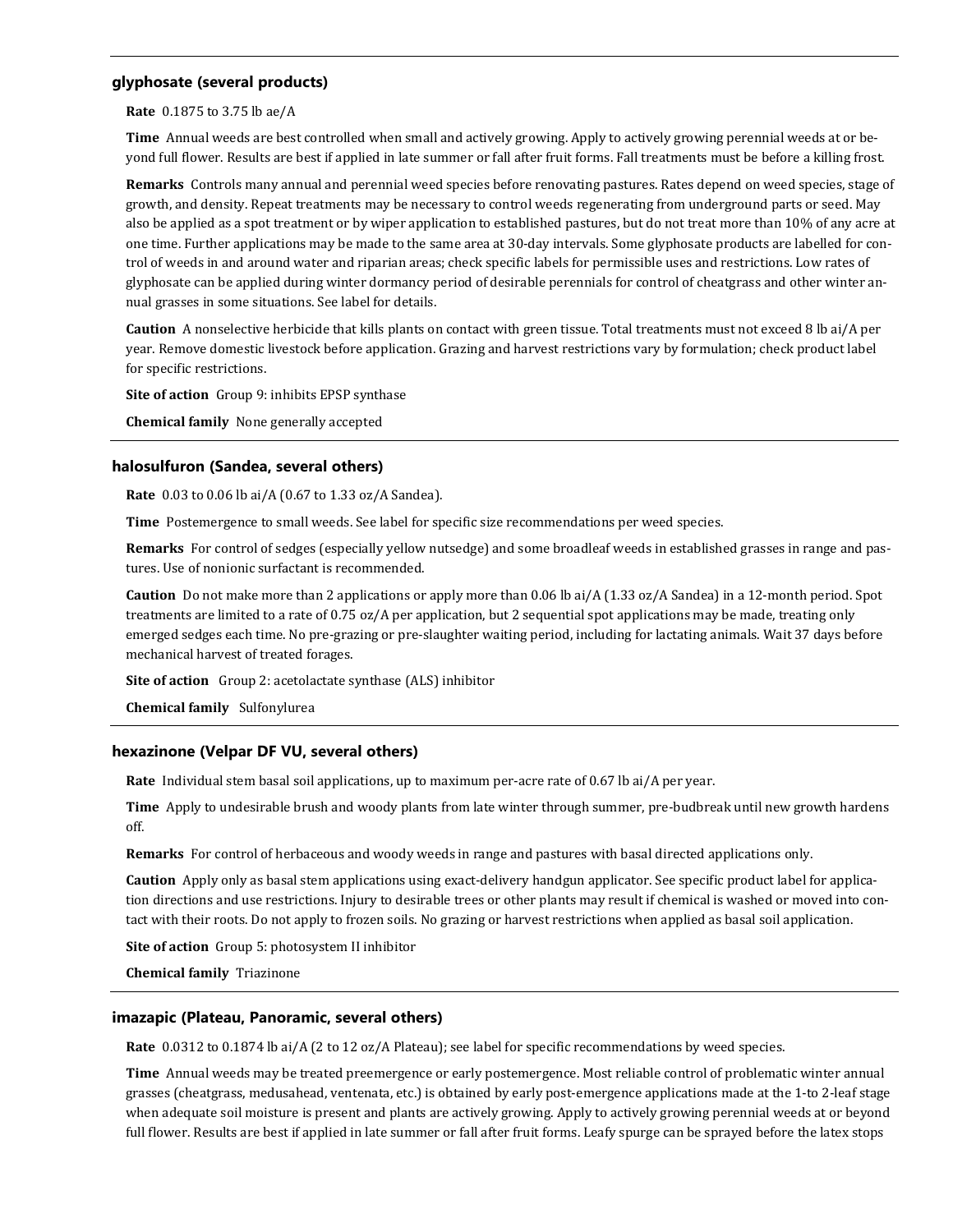flowing in fall (test by breaking open a stem to see whether latex will ooze from the wound). Russian knapweed and Dalmatian toadflax can be controlled in late fall.

**Remarks** Spray adjuvant required for post-emergence applications. A combined surfactant + methylated seed oil provides best activity, but may increase potential for injury of vulnerable perennial grasses; see label for specific details. Rates vary by weed to be controlled and tolerance of desirable perennials present; see label for specifics. Generally, use lower rates (4 to 6 oz/A Plateau) for early-season annual weed control. Higher rates (8 to 12 oz/A Plateau) applied in late summer or fall are needed to control leafy spurge. Fall to early winter application at rates above 0.125 lb ai/A (8 oz/A Plateau) may injure establishing perennial grasses.. Perennial grasses and forbs are known to vary considerably in their tolerance to imazapic at both seedling and established stages. See label for listing of tolerance ranges for specific species.

**Caution** Do not cut hay for 7 days after application. Do not exceed 0.1875 lb ai/A (12 oz/A Plateau) in a calendar year. Do not rotate treated pastures into crop production for 12 to 48 months depending on rate. See specific label for details.

**Site of action** Group 2: acetolactate synthase (ALS) inhibitor

**Chemical family** Imidazolinone

#### **imazapyr (Arsenal, several others)**

**Rate** For spot treatment only. Do not treat more than 10% of available area to be grazed or cut for hay. Apply 0.03 lb ae/Ac to 0.75 lb ae/A imazapyr (48 oz/A Arsenal)

**Time** Apply to small, actively growing weeds.

**Remarks** An adjuvant is required, nonionic surfactant (NIS), methylated seed oil (MSO) or silicone-based surfactant are all permissible. Invert emulsions can be used also. Has activity on many problematic weeds. Several formulations are labelled for use in certain riparian and aquatic sites; see specific labels for details. Many formulations are also labelled for single stem application to problematic woody species (cut stump and injection methods).

**Caution** Do not treat more than 10% of available area to be grazed or hayed. Do not apply more than 0.75 lb ae per acre per year. No grazing restrictions following application; do not cut forage grass for hay for 7 days after application. Do not plant rotational crops for 12 month following application, plus successful completion of field bioassay.

**Site of action** Group 2: acetolactate synthase (ALS) inhibitor

**Chemical family** Imidazolinone

#### **indaziflam (Rejuvra)**

**Rate** Grazed areas 0.046 to 0.065 lb ai/A (3.5 to 5 oz/A Rejuvra); areas not grazed or cut for hay 0.046 to 0.09 lb ai/A (3.5 to 7 oz/A Rejuvra). Use lower rates only where weed pressure is light and shorter period of residual activity is desired.

**Time** Apply at least several weeks prior to expected germination of targeted weeds. Apply to dry soils when rain is not expected for at least 48 hr. Can be successfully applied several months in advance of weed germination.

**Remarks** Indaziflam provides multiple years of pre-emergent control of germinating seeds of most species from a single application. Provides excellent control of winter annual grass weeds (e.g., cheatgrass, medusahead, feral rye, etc.). Indaziflam is safe over the top of most well-established perennial grasses, but see label for full details. Use only in areas in which desirable perennial grass stands are of adequate density to meet management goals for several years after application without any further plant recruitment. Do not expect to conduct successful seedings of desirable plants for several years after application. Pre-emergent activity only, use appropriate tank-mix partners if weeds have emerged prior to application. Does not control established perennial weeds.

**Caution** Adequate binding time on dry soil reduces risk of indaziflam moving into the root zone of desirable plants. Do not apply to or around water. Do not apply to saturated, frozen, or snowcovered ground. Do not harvest hay within 40 days of application. Do not exceed a maximum rate of 0.065 lb ai/A (5 oz/A Rejuvra) in a single application. On grazed areas, do not apply more than 0.078 lb ai/A (6 oz/A Rejuvra) in a 12-month period. Do not make more than 2 applications in a 12-month period. Allow at least 60 days between applications.

**Site of action** Group 29, inhibition of cellulose biosynthesis

**Chemical family** Alkylazine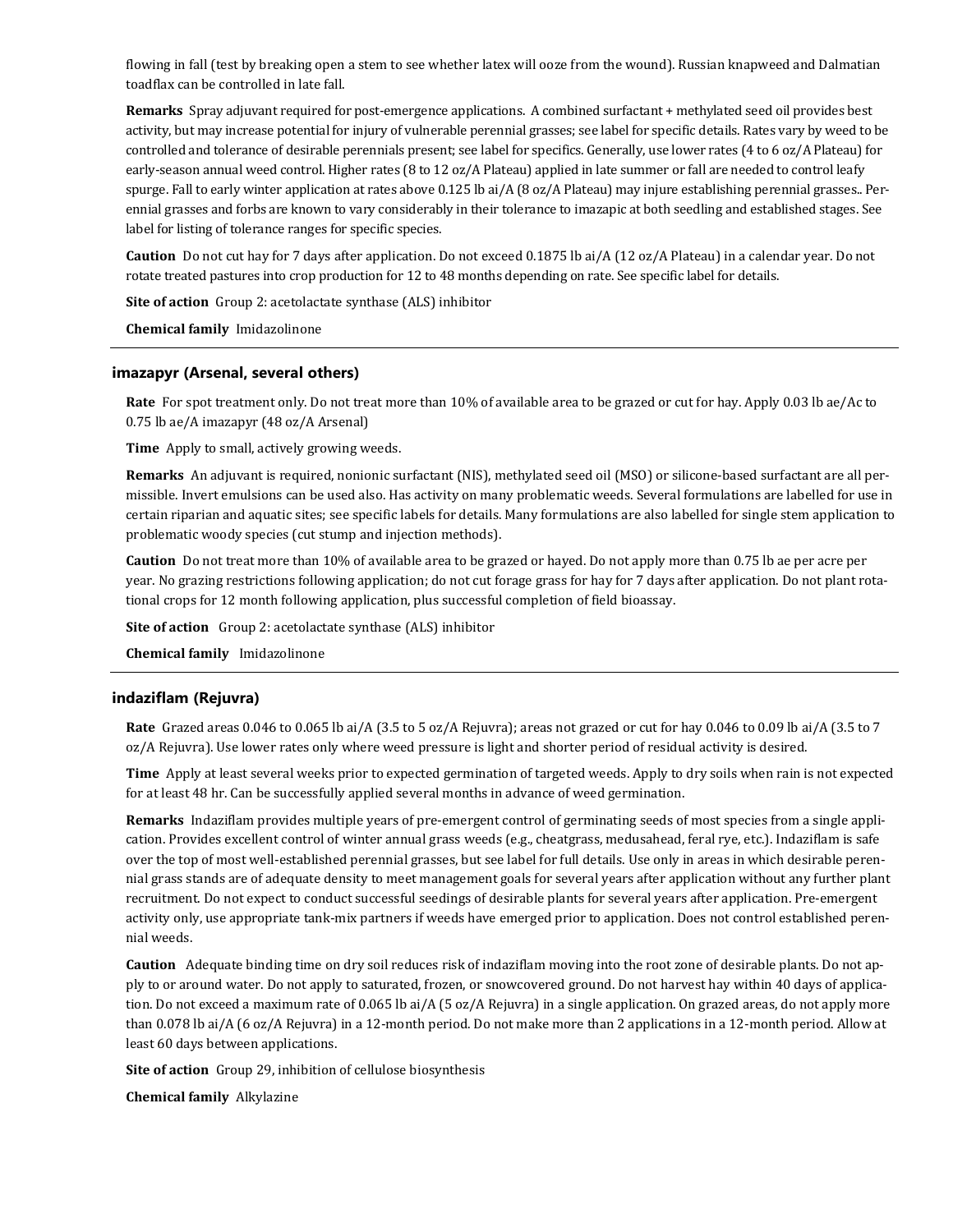# **MCPA ester (Rhonox, several products)**

**Rate** 0.46 to 0.1.39 lb ae/A

**Time** Apply to annual broadleaf weeds when small and actively growing. Spray perennials in early-bud to full-bloom stage and during re-growth in fall.

**Remarks** Controls certain annual broadleaf and perennial weeds in grass pasture and rangeland, including hoary cress, and buttercup (multiple applications may be required for buttercup control).

**Caution** Do not apply more than a total of 1.5 lb ae/A per year. Do not apply more than 2 applications per year, with minimum reapplication interval of 21 days. Use of MCPA is tightly regulated during much of the growing season in many counties in eastern Washington. Do not graze for 7 days after treatment. Do not use this treatment on desirable alfalfa. Do not use if temporary injury to clovers cannot be tolerated. Do not use on newly seeded areas until grass is well established. Do not use from early boot to milk stage where grass seed production is desired.

**Site of action** Group 4: synthetic auxin

**Chemical family** Phenoxy acetic acid

# **metsulfuron (Escort XP, several others)**

**Rate** 0.00375 to 0.0625 lb ai/A (0.1 to 1.67 oz/A Escort XP), depends on use site

**Time** Apply postemergence to actively growing weeds.

**Remarks** Controls a wide range of broadleaf weeds. For best results, use a nonionic or organosilicone surfactant. Use 0.00375 lb ai/A (0.1 oz/A Escort XP) for grass establishment and on seedling grasses, and rates of 0.012 to 0.0625 lb ai/A (0.33 to 1.67 oz/A Escort XP) for established grasses. Metsulfuron is premixed with additional active ingredient(s) in several products registered for range and pasture. See table of premix products at end of section for more details.

**Caution** Consult labels for each product; labels differ significantly. Perennial grass species vary in their tolerance to metsulfuron, see label for specific cautions and restrictions for use and for replanting intervals. Note recropping restrictions on label. No grazing restrictions at rates less than 0.0625 lb ai/A (1.67 oz/A Escort XP). Do not apply more than 0.0625 lb ai/A (1.67 oz/A Escort XP) per year on pasture, rangeland, or CRP. Metsulfuron is not safe for legumes or broadleaf plants. Rotation intervals to crop production can be lengthy, see label for specific crop information.

**Site of action** Group 2: acetolactate synthase (ALS) inhibitor

**Chemical family** Sulfonylurea

# **metsulfuron-methyl + dicamba + 2,4-D (Cimarron Max)**

**Rate** 0.25 oz/A metsulfuron-methyl + 1 pint/A dicamba + 2,4-D to 1 oz/A metsulfuron-methyl + 4 pints/A dicamba + 2,4-D. The label tells how to select the use rate, given weed spectrum and sizes.

**Time** Apply pre- or post-emergence. Results are best if applied to young, actively growing weeds.

**Remarks** Cimarron Max is a co-pack with two components: 1) metsulfuron-methyl and 2) a combination of dicamba and 2,4-D at 1 lb ai/gal dicamba and 2.87 lb ai/gal 2,4-D.

**Caution** Weeds often are less susceptible after exposure to cold weather or drought.

**Site of action** (metsulfuron-methyl) Group 2: acetolactate synthase (ALS) inhibitor; (dicamba and 2,4-D) Group 4: synthetic auxin

**Chemical family** (metsulfuron-methyl) Sulfonylurea; (dicamba) Benzoic acid; (2,4-D) Phenoxy acetic acid

# **pendimethalin (Prowl H2O, Satellite Hydrocap)**

**Rate** 1 to 4 lb ai/A (1.1 to 4.2 quarts/A Prowl H2O)

**Time** Apply prior to emergence of target weed(s).

**Remarks** Controls many annual grasses and broadleaf weeds as they germinate. Apply only to established grasses with more than 6 tillers per plant.

**Caution** Do not apply more than 4.2 quarts/A per year. May be applied in a single application or in sequential applications made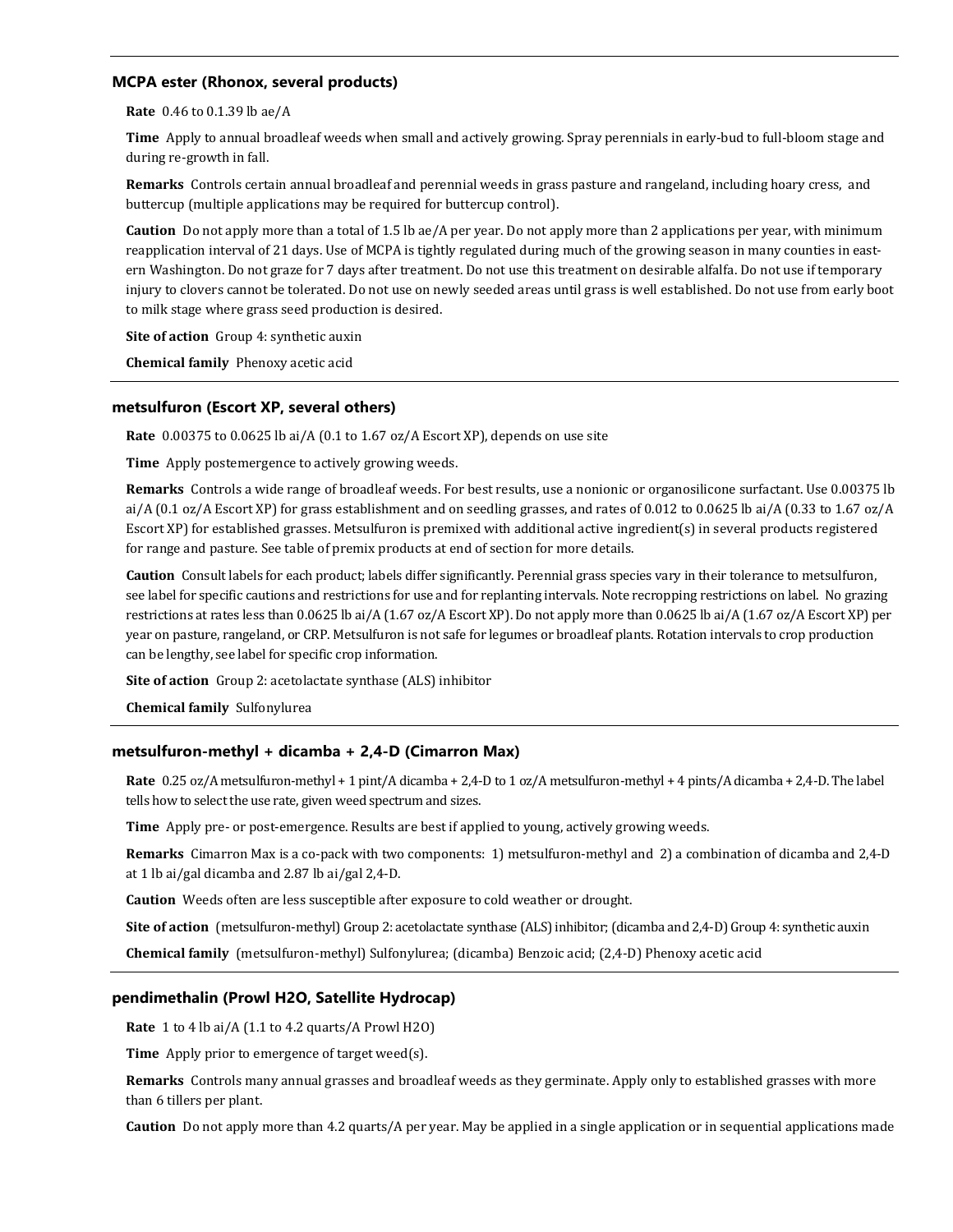30 or more days apart. There is no preharvest or grazing interval for grass stands treated with Prowl H20, other labels may differ. Do not graze or harvest for hay mixed stands of alfalfa/cool-season grasses within 14 days of treatment. Do not apply to mixed stands of cool-season grasses and legumes other than alfalfa. Do not apply if surface water is present in field.

**Site of action** Group 3: microtubule assembly

**Chemical family** Dinitroaniline

# **picloram (Tordon 22K, several others)**

**Rate** 0.125 to 1 lb ae/A (8 to 64 oz/A Tordon 22K). Maximum allowable rate varies by application method and targeted weed,

**Time** Treat when weeds are growing actively, in the spring before full bloom, or in late summer or fall. Re-treat in subsequent years as needed.

**Remarks** Controls many troublesome perennial and woody weed species including thistles, yellow starthistle, leafy spurge, knapweeds, field bindweed, rabbitbrush, rush skeletonweed, and poison-oak**.** Rates depend on weed species and plant density. Do not apply at over seasonal maximum rate, which varies by application method and targeted weed; see specific product label for full restrictions. Not compatible with legumes or other desirable broadleaf plants. Applicators using backpack or other handheld equipment often inadvertently apply well over the intended, labeled rate of this product when spot-treating scattered plants or small patches of broadleaf weeds. When this occurs, perennial grasses may be severely damaged or killed in overtreated patches, and injury can persist for many years after treatment. Take particular care to avoid this when spot applying – calibrate equipment and do not spray past the point of leaf wetting. Picloram is premixed with additional active ingredient(s) in several widely used products registered for range and pasture. See table of premix products at end of section for more details.

**Caution Most formulations are restricted-use herbicides**. Do not apply on or near susceptible crops or desirable plants. Buffer zone restrictions, air temperature limits, and grazing restrictions are required. Do not contaminate water or use where surface water from treated areas can run off to adjacent cropland. Do not apply to inner bank or bottom of irrigation ditches. Do not apply to snow or frozen ground. Do not use in surface irrigated or sub-irrigated areas, areas subject to frequent flooding, or with shallow water table. Do not allow grazing in areas where poisonous plants were sprayed until plants have died – herbicide may increase palatability. Do not spray pastures if the forage legume component is desired. Do not move treated soil. Do not transfer livestock onto crop areas for at least 7 days after grazing on land treated with picloram. See label for other grazing restrictions.

**Site of action** Group 4: synthetic auxin

**Chemical family** Pyridine

#### **pyraflufen-ethyl (Venue)**

**Rate** 0.0026 to 0.0046 lb ai/A (2 to 3.5 oz/A Venue)

**Time** Apply postemergence to small (less than 4 inches tall) actively growing broadleaf weeds.

**Remarks** Provides contact, foliar burndown activity of small broadleaf weeds only. Full coverage essential for good activity. Use of a crop oil surfactant required for best weed control. For optimal control, especially of larger weeds, tank mix with a systemic herbicide.

**Caution** Livestock may graze as soon as spray dries. Allow at least 14 days between applications. Do not apply more than 0.0046 lb ai/A (3.5 oz/A Venue) in a single application. Do not exceed two applications or exceed 0.093 lb ai/A (7 oz/A Venue) per season. Maximum 30 day rotational restriction to any crop.

**Site of action** Group 14: protoporphyrinogen oxidase inhibitor

**Chemical family** Triazinone

#### **quinclorac (Facet L, several others)**

**Rate** 0.14 to 0.75 lb ae/A (12 to 64 oz/A Facet L)

**Time** Apply to emerged, actively growing weeds. For field bindweed, apply in the fall just prior to first killing frost.

**Remarks** Good activity on field bindweed relative to most other options. Controls or suppresses a number of other broadleaf and some grass weeds. Suppresses leafy spurge. For control of bindweed and other difficult perennial weeds, apply to at least 4" of green fall regrowth just prior to the first killing frost of the season. Continued annual applications will be necessary to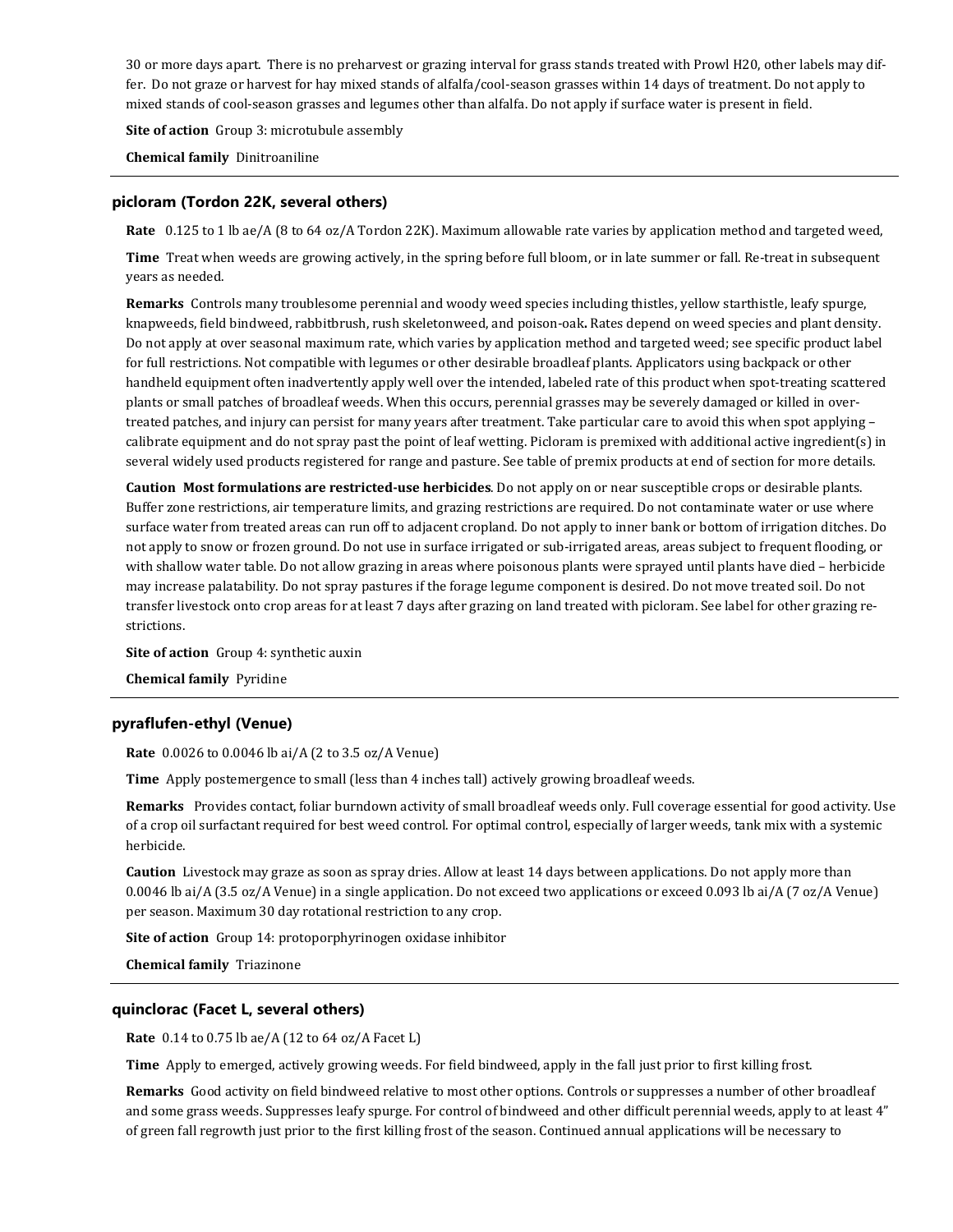maintain bindweed control.

**Caution** Do not cut treated forages for hay within 7 days of application. Do not apply to water or areas with surface water present. Do not apply to irrigation ditches or areas that act as a channel for water entering cropland. Do not apply more than 0.75 lb ae/A per year (64 oz/A Facet L).

**Site of action** Group 4: synthetic auxin

**Chemical family** Quinoline-carboxylate

# **rimsulfuron (Laramie 25DF, several others)**

**Rate** 0.047 to 0.0625 lb ai/A (3 to 4 oz/A Laramie 25DF)

**Time** Apply in fall or spring outside times of usually frozen soil. If possible, apply so that 0.5 inch or more of precipitation occurs within 2 to 3 weeks of application.

**Remarks** For use in restoration of degraded rangelands severely infested with cheatgrass, medusahead, and certain other weeds. To release perennial grasses for site restoration in areas infested with downy brome or medusahead, apply in the fall no more than 6 weeks before the expected date of soil freezing. To prepare infested areas with inadequate perennial grass density for re-seeding, apply in the spring after soils thaw and at least 7 months prior to anticipated reseeding date. See label for compatible species and full details on reseeding interval. Rimsulfuron may cause injury to desired perennial grasses; see label for specifics.

**Caution** Requires continuous agitation to maintain suspension in spray tank. Failure to maintain agitation can result in dramatic over-or under-application, as well as sprayer plugging. Do not graze treated sites or cut for hay for at least 1 year after application. Deferment of grazing also allows time for establishment/recovery of desirable perennial grasses. Do not apply more than 0.0625 lb ai (4 oz/A Laramie 25DF) per acre per year. Clean spray equipment with ammonia immediately after application per label directions.

**Site of action** Group 2: acetolactate synthase (ALS) inhibitor

**Chemical family** Sulfonylurea

# **propoxycarbazone (Lambient)**

**Rate** 0.039 to 0.053 lb ai/A (0.9 to 1.2 oz/A Lambient). Use lower rate only for light weed infestations under favorable environmental conditions.

**Time** Apply early post-emerge to actively growing weeds in the fall or spring. Best control of cheatgrass, medusahead and other annual grass weeds will be obtained at 1 to 2 leaf stage. Larger grass weeds will likely be suppressed, not controlled.

**Remarks** Use nonionic surfactant (NIS) at 0.25 to 0.5 % v/v. A nitrogen fertilizer may also be included for best weed control. For weed control in established stands of perennial grasses, apply 0.053 lb ai/A (1.2 oz/A Lambient) in the fall when target weeds have emerged. Propoxycarbazone can cause stunting, injury, and/or seedhead suppression in established grasses. Grass species are known to vary in their tolerance to propoxycarbazone. See label for full details and recommendations. Where perennial grass stands include recently established plants, wait until seedlings have reached at least the 5 leaf stage, and expect that injury or thinning of seedling grasses is likely. For areas to be reseeded, wait at least 90 days after application before seeding desired perennial grasses. See label for known species sensitivities in reseeding.

**Caution** Not recommended for use in seed production of otherwise tolerant species. Do not apply more than 0.053 lb ai (1.2 oz/A Lambient) per acre per year. Do not cut treated hay within 7 days of application. Not safe for legumes.

**Site of action** Group 2: acetolactate synthase (ALS) inhibitor

**Chemical family** Triazolinone

# **saflufenacil (Detail)**

**Rate** Growing season: 0.022 to 0.044 lb ai/A (1 to 2 oz/A Detail); Dormant season: 0.022 to 0.089 lb ai/A (1 to 4 oz/A Detail)

**Time** Apply to small, broadleaf weeds during active growth or dormant season of perennial grasses.

**Remarks** Provides contact, foliar burndown activity of broadleaf weeds, and short-term soil residual activity at higher rates. Full coverage essential for good post-emergence control. Requires methylated seed oil (MSO) at 1% v/v; do not substitute other surfactants. Apply only to established perennial grasses. May cause transitory grass injury, but normal growth and vigor is not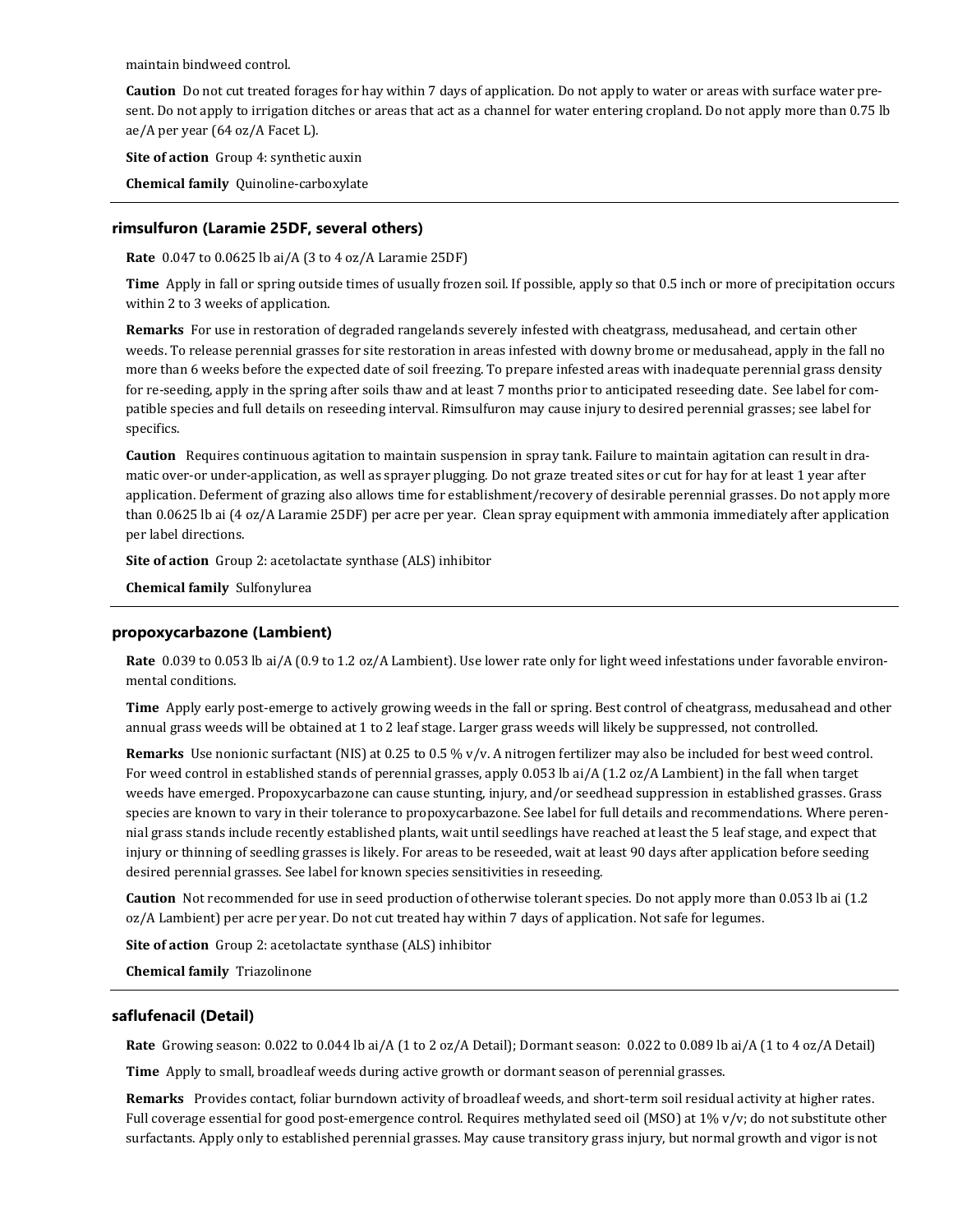reduced under normal conditions.

**Caution** Do not apply more than 0.044 lb ai per acre per year for growing season applications, or 0.089 lb ai per acre per year for dormant season applications. Sequential applications may be made provided total seasonal limits are not exceeded, and applications are separated by at least 14 days. Dormant season sequential applications should be made in a fall/winter followed by early spring sequence.

**Site of action** Group 14: protoporphyrinogen oxidase inhibitor

**Chemical family** N-phenyl-imide

# **sulfosulfuron (Outrider)**

**Rate** 0.035 to 0.062 lb ai/A (0.75 to 1.33 oz/A Outrider)

**Time** Apply in fall or spring to emerged, actively growing weeds. For cheatgrass control, apply at 1-to 2-leaf stage, application to larger cheatgrass plants will result in suppression only. Injury risk to desirable perennials is reduced if applied during periods when perennials are not actively growing.

**Remarks** Use higher rates if weeds are larger, and for best control of difficult species. Controls annual grasses and some annual forbs. Use nonionic surfactant at  $0.25$  to  $0.5\%$  v/v (1 quart/100 gal).

**Caution** Outrider controls meadow foxtail. If meadow foxtail is an important forage grass, do not apply Outrider to areas where meadow foxtail is present. Perennial bromes can be reduced in the first season after application. Addition of spring nitrogen can reduce injury. Generally safe on perennial grasses, but can cause temporary stunting and chlorosis. If unsure about safety on desirable grass species, test on small area to confirm selectivity. Treated forage may be grazed immediately after application, but for best weed control, defer grazing for 2 weeks after application. Clean application equipment with 1% v/v ammonia solution immediately after application, see label for full details.

**Site of action** Group 2: acetolactate synthase (ALS) inhibitor

**Chemical family** Sulfonylurea

#### **tebuthiuron (Spike 20P)**

**Rate** 0.5 to 4 lb ai/A (2.5 to 20 lb/A product)

**Time** May be applied any time. Best efficacy is obtained from applications made just prior to onset of fall/winter precipitation. Best safety on perennial grasses obtained from applications made during grass dormancy.

**Remarks** A surface applied, pelleted herbicide for control of woody vegetation, including sagebrush. May be applied as spot treatments, or broadcast. Treatments become effective after enough rain falls to move the chemical into the root zone where it is absorbed by target plants. Brush will continue to die for several months after application, and full control may take several years to achieve. For best efficacy, do not disturb treated plants by chaining, woodcutting, burning, etc. for 2 years after treatment. During this time woody plants may go through repeated cycles of leaf growth and defoliation. A single application is normally effective for several years. Areas treated may be overseeded with grass. Tebuthiuron will also control herbaceous broadleaf plants, including legumes.

**Caution** Do not apply tebuthiuron anywhere roots of desirable woody plants may be present. Do not exceed 2 lb ai/A (10 lb/A Spike 20P) if average annual precipitation is less than 20 inches, or more than 4 lb ai/A (20 lb/A Spike 20P) in areas with over 20 inches annual precipitation. Maximum use rate is 4 lb ai/A once every 3 years and no more than 2 treatments totaling 6 lb ai/A in any 6-year period. Tebuthiuron has potential to contaminate groundwater, and has many restrictions regarding movement to groundwater. Check label carefully to insure prohibited uses are avoided. May slightly and temporarily injure desirable grasses. Minimize injury by applying herbicide when grasses are dormant. Do not apply on field crops, near desirable trees or shrubs, or to areas into which their roots may extend. May seriously injure desirable forage legumes and other broadleaf plants. Rate and annual rainfall affect haying and grazing restrictions; see label. Contact retailer or Corteva representative for more details and assistance in label interpretation.

**Site of action** Group 7: photosystem II inhibitor

**Chemical family** Substituted urea

#### **triasulfuron (Amber)**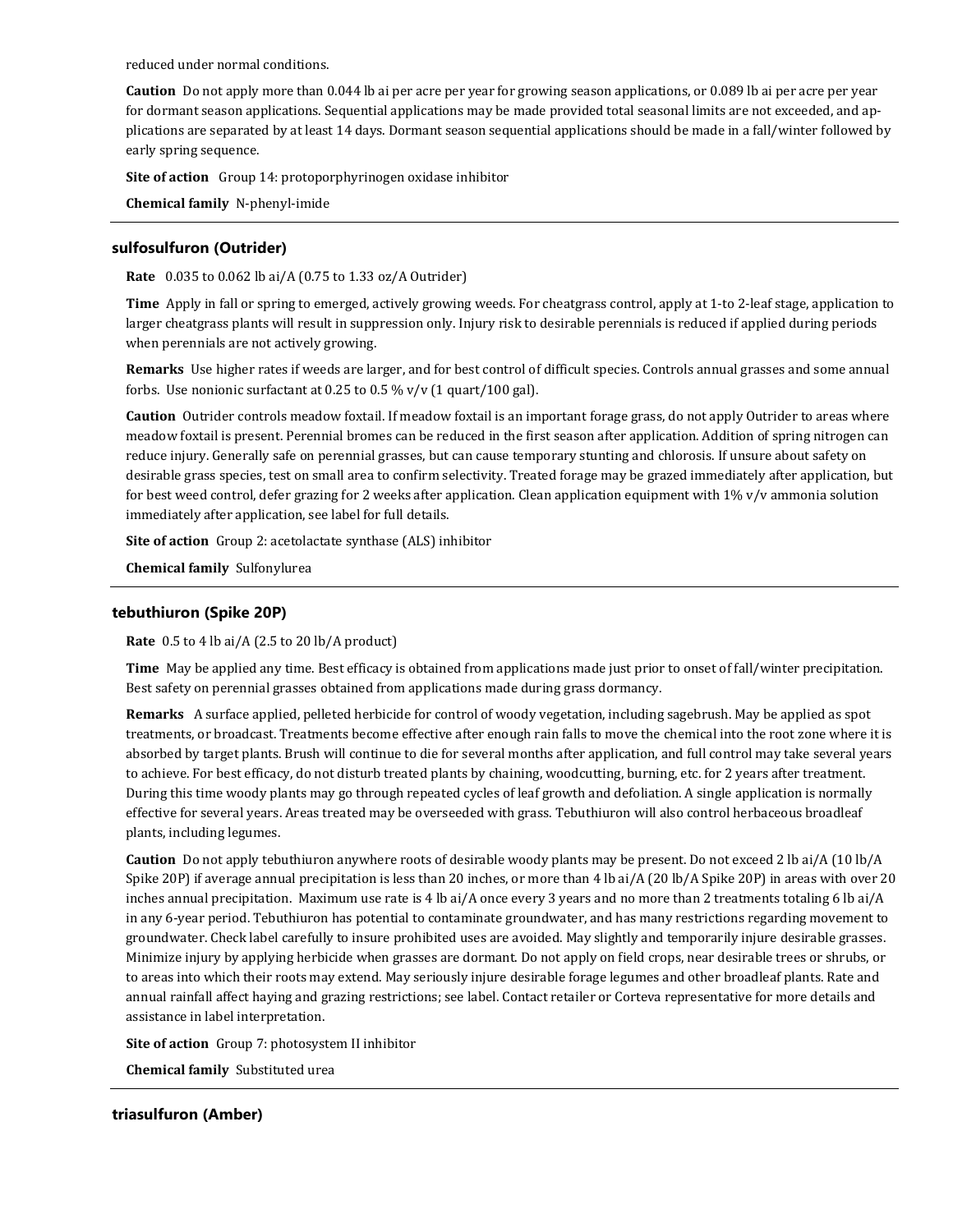**Rate** 0.013 to 0.026 lb ai/A (0.28 to 0.56 oz/A Amber)

**Time** Apply postemergence to actively growing weeds. Apply preemergence for suppression of downy brome and cheat.

**Remarks** Perennial grasses vary in their tolerance to triasulfuron, consult label for specifics. Apply in a tank-mix with an appropriate herbicide having another mode of action to control a wide spectrum of broadleaf weeds. Nonionic surfactant (NIS) required for postemergent applications. Apply 0.026 lb ai/A (0.56 oz/A Amber) for prior to emergence for partial control of downy brome and cheat.

**Caution** Orchardgrass, red fescue, and ryegrasses will likely be injured by triasulfuron. Preharvest interval is 30 days for hay; grazing may occur immediately after application. Recropping restrictions are long for some situations. Do not apply more than 0.026 lb ai/A in a single application. Do not apply more than 0.0394 lb ai/A (0.84 oz/A Amber) total per acre per year. Do not make more than 2 applications per year. Minimum retreatment interval 60 days. Do not apply to seedling grasses for at least 60 days after emergence. Will severely injure legumes and other desirable broadleaf plants.

**Site of action** Group 2: acetolactate synthase (ALS) inhibitor

**Chemical family** Sulfonylurea

#### **triasulfuron + dicamba (Rave)**

#### **Rate** 2 to 4 oz/A

**Time** Apply postemergence to actively growing weeds.

**Remarks** Add a nonionic surfactant to the spray mixture. Consult label for tolerant grasses.

**Caution** Wait 60 days after grasses emerge before applying Rave. Orchardgrass, red fescue, and ryegrasses will likely be injured. Clovers and alfalfa also may be injured. After applying, wait at least 30 days to cut for hay or to slaughter meat animals that were exposed, and wait at least 8 days to graze lactating cows.

**Site of action** (triasulfuron) Group 2: acetolactate synthase (ALS) inhibitor; (dicamba) Group 4: synthetic auxin

**Chemical family** (triasulfuron) Sulfonylurea; (dicamba) Benzoic acid

# **triclopyr (Remedy Ultra, Vastlan, Garlon XRT, several others.)**

**Rate** 1 to 2 lb ae/A

**Time** Apply when woody plants and broadleaf weeds are actively growing. Apply to annual and biennial plants prior to bolting.

**Remarks** Controls both emerged herbaceous and woody broadleaf plants. including sulfur cinquefoil. Controls many trees, brush, and other woody plants (see label for basal, trunk, and cut stump application uses). Multiple formulations of triclopyr are registered for use in rangeland, including choline, amine, and ester salts, Most formulations are esters. Different forms vary substantially in volatility and risk for off-site vapor movement. Relative volatility risks are: very low (choline), low (amine) and high (ester). Select choline or amine formulations for use in proximity to sensitive sites or crops, particularly during warm temperatures. Triclopyr is premixed with additional active ingredient(s) in several products registered for range and pasture. See table of premix products at end of section for more details.

**Caution** Do not allow drift to desirable vegetation. Do not apply more than 2 lb ai/A in a growing season on rangeland. Desirable broadleaf plants will be seriously injured or killed. See specific product label for haying and grazing restrictions. Some formulations of triclopyr are labeled for aquatic, riparian, and wetland applications, see label and retailer or manufacturer for specifics. Permits are generally required for aquatic applications, and additional use restrictions generally apply to riparian and wetland applications.

**Site of action** Group 4: synthetic auxin

**Chemical family** Pyridine

# **triclopyr + 2,4-D (Crossbow)**

**Rate** Spot treatment: use 1 to 1.5% mixture in water. Broadcast: up to 1.5 gal/A (3 lb ae of 2,4-D and 1.5 lb ae of triclopyr).

**Time** Postemergence, to actively growing plants.

**Remarks** Controls many woody plants as well as annual and perennial broadleaf weeds.

**Caution** No forage may be sold for commercial purposes.